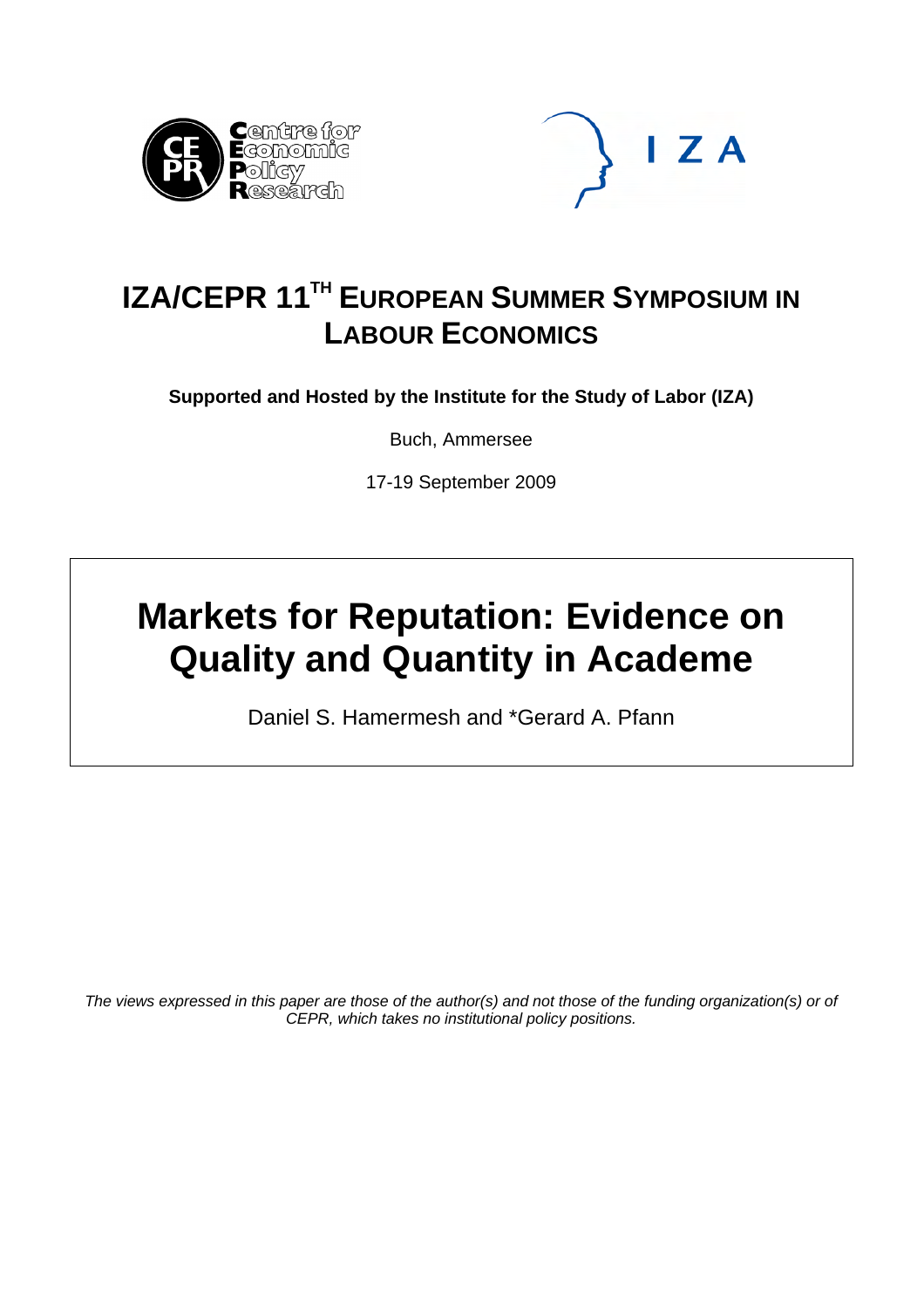# **MARKETS FOR REPUTATION: EVIDENCE ON QUALITY AND QUANTITY IN ACADEME**

Daniel S. Hamermesh and Gerard A. Pfann\*

\*Sue Killam Professor in the Foundations of Economics, University of Texas at Austin, and professor of labor economics, Maastricht University, IZA and NBER; professor of econometrics and organization, Maastricht University, CEPR and IZA. We thank Randall Akee, Jason Faberman, Mark Harrison, Ken Hendricks, Andrea Ichino, Lawrence Kahn, Arthur Markman, Gerald Oettinger, James Pennebaker, James Ragan, Joe Stone, Mark Walker, and participants in seminars at several universities and IZA. Karen Mulligan and Amanda Smith provided very careful research assistance.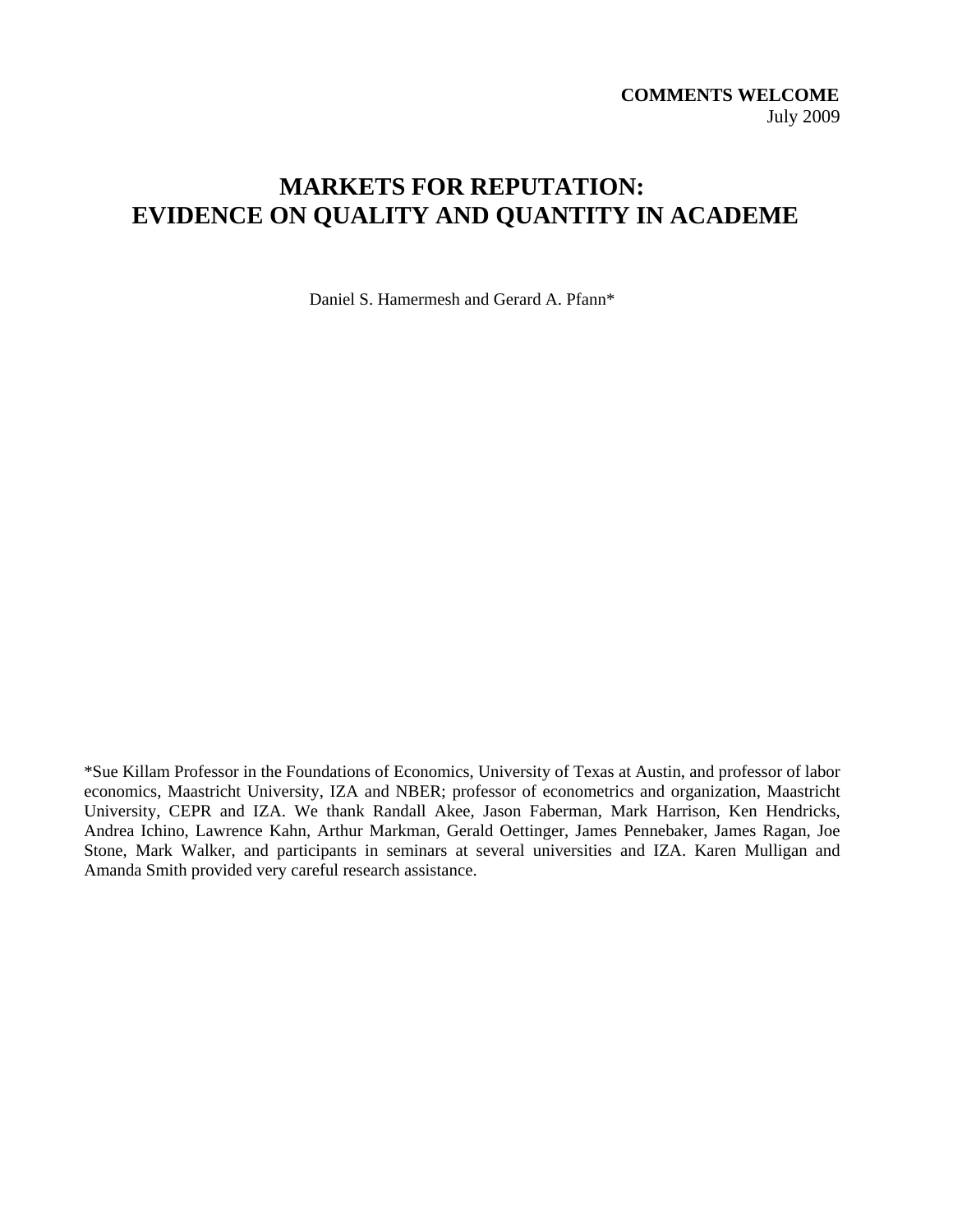# **ABSTRACT**

We develop a theory of the market for reputation, an indicator of regard by one's peers and others. The central questions are: 1) Does the quantity of exposures raise reputation independent of their quality? and 2) Assuming that overall quality matters for reputation, does the quality of an individual's most important exposure have an extra effect on reputation? Using evidence for academic economists, we find that, conditional on its impact, the quantity of output has no or even a negative impact on each of a number of proxies for reputation, and very little evidence that a scholar's most influential work provides any extra enhancement of reputation. Data on mobility and salaries show, on the contrary, substantial positive effects of quantity, independent of quality. Quality ranking matters more than absolute quality. We test various explanations for the differences between the determinants of reputation and salary.

Keywords: quality/quantity trade-off; mobility; salary determination

JEL Codes: L14; J31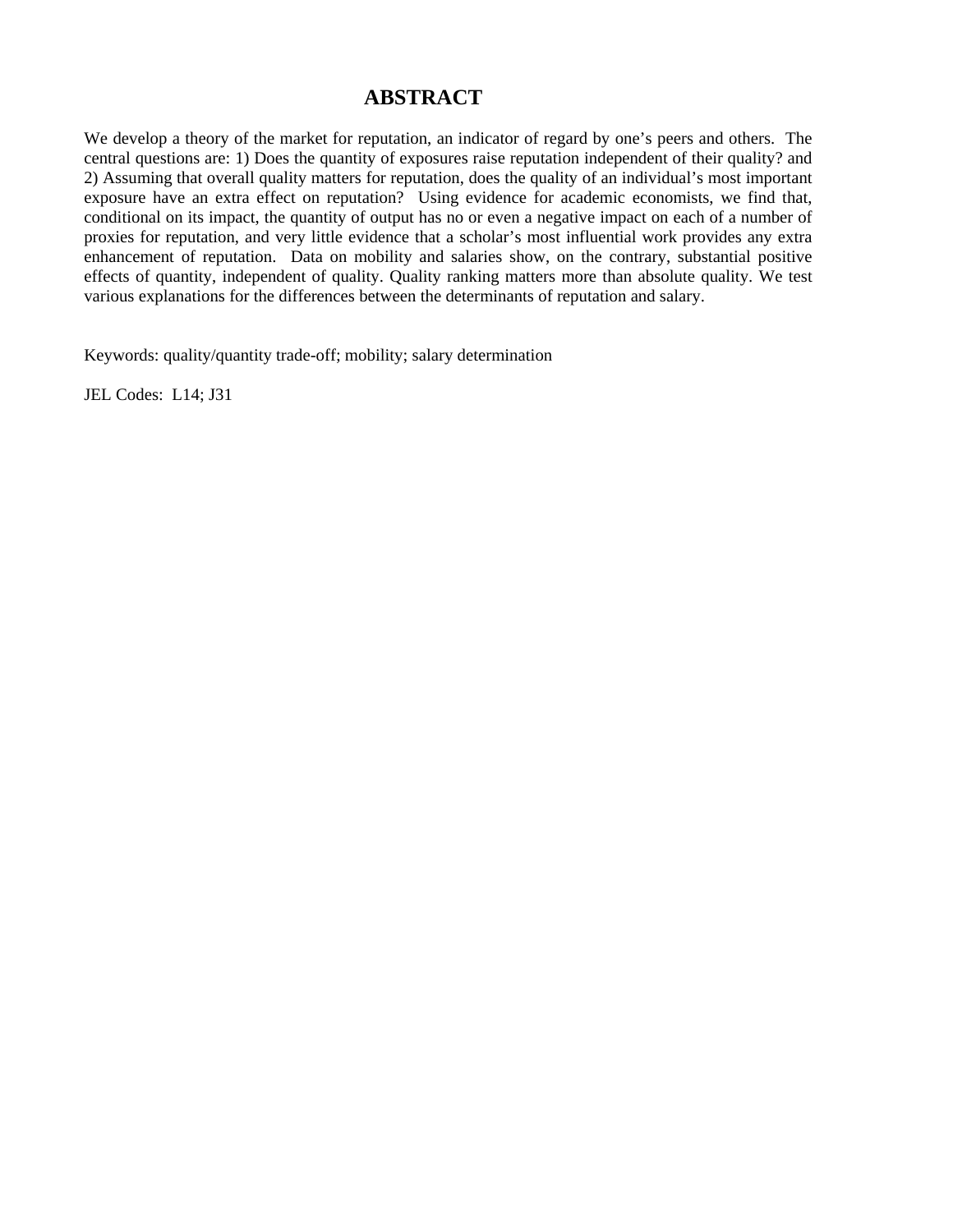#### **I. Introduction**

There has been a substantial literature in economics on the formation of reputation, both of individuals and of the groups to which they belong. Most of the research has been purely theoretical, with an analysis of reputation of firms (good-will) as an asset (Tadelis, 1999) and with much of the work focused on reputation arising from behavior in repeated games (Mailath and Samuelson, 2006). Another strand of theory has focused on timing, including the dynamics of the relation of individuals' behavior and reputations and those of the firms for which they work (or the products or services they produce) (Tirole, 1996) and on the reputation-maximizing timing of the release of information (Sarafidis, 2007). Presumably reputation, defined as "overall quality or character as seen or judged by people in general," is something that develops over time in the minds of those who are judging the person, group, product, etc.<sup>[1](#page-3-0)</sup>

Because reputation is based on perceptions of "overall quality," the appropriate prior question would seem to be what we mean by quality—what aspects of individuals' behavior contribute to quality and thus generate their reputations and those of the groups to which they belong. As such, the construction of reputation might be thought of as analogous to an implicit market in which bundled aspects of a good or service are traded for some overall price (Rosen, 1974). A "supplier" of characteristics brings them to a market, where "purchasers" (employers; the public; one's professional peers; one's fellow employees; one's neighbors; one's customers) express their preferences by assigning weights to the suppliers' efforts. These weights in turn combine in the purchasers' views to generate the suppliers' reputations, which in turn may produce higher monetary and/or non-monetary rewards for the person to whom they are attached. In this implicit market for reputation the returns to its various determinants are created by buyers' preferences and the ability of existing and potential suppliers to generate those determinants. We can always measure the market "prices" of the dimensions of quality; and if we can identify the separate behavior of each party, or assume that one party's behavior does not respond to the returns to various determinants of reputation, we can even infer the structure of preferences for reputation or the reputation-enhancing productivity of various characteristics.

<span id="page-3-0"></span><sup>&</sup>lt;sup>1</sup>Merriam-Webster Online Dictionary, June 5, 2008.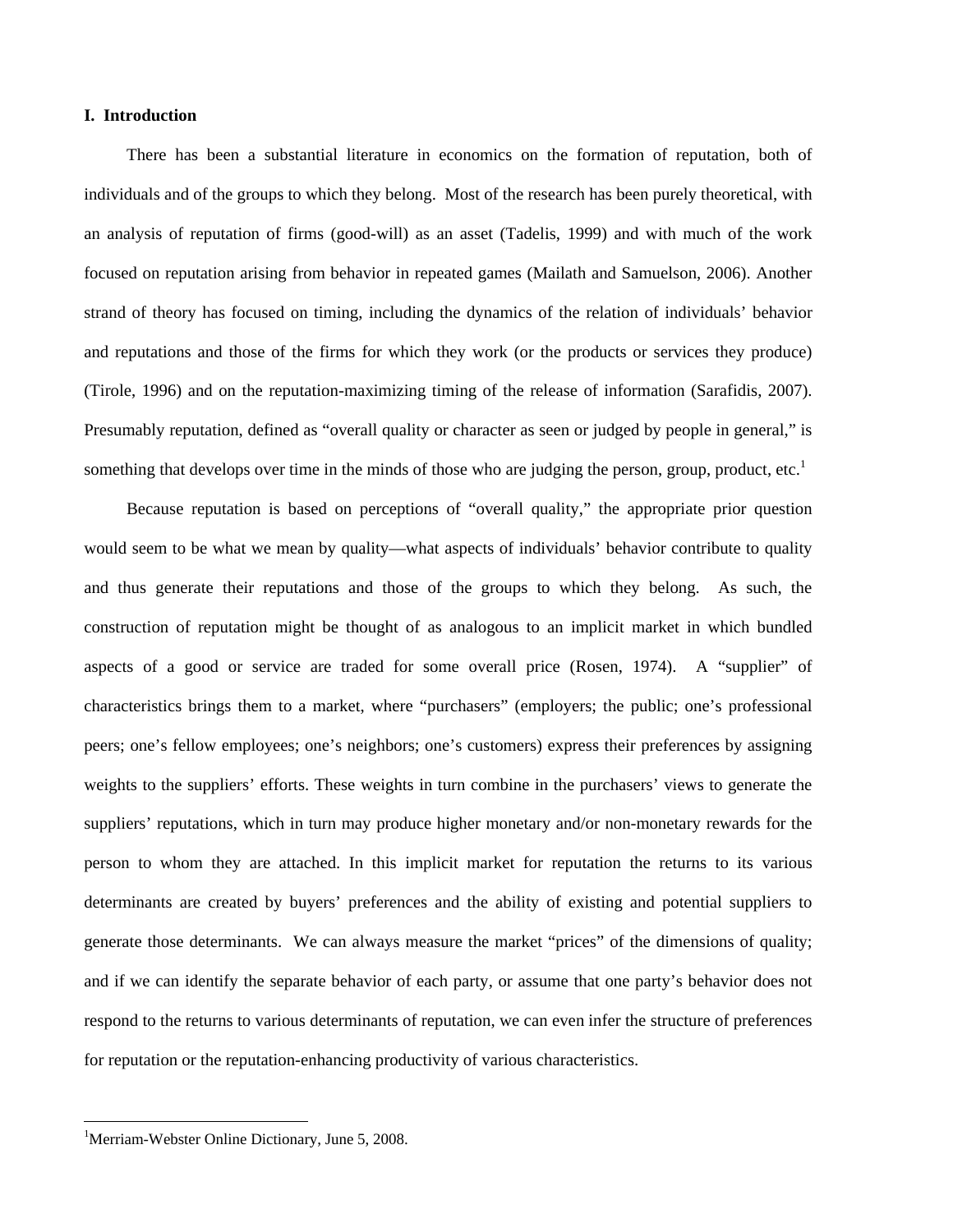In this study we illustrate the notion of the implicit market for reputation with the example of the determinants of the reputations of academic economists. Our particular focus is on how the market values both the quantity of their scholarly output and, in the spirit of the hedonic markets literature, various aspects of the quality of their output. The more specific questions are: 1) How does the quantity of publications affect the regard in which a scholar is held by other scholars? 2) Do a few extremely wellregarded publications have the same reputational effect as an equally successful (in terms of its total impact on other scholars) publication list that is more diffuse? and 3) Are the determinants of reputation the same as the determinants of pecuniary returns? The answers to these specific questions about the rewards to scholars should shed some light on the general determinants of reputation, especially about how its formation is affected by the trade-offs along various dimensions of reputation-enhancing activities, as well as on the pecuniary returns to reputation.

#### **II. Thinking about Reputation**

Our question is about how reputation is formed—what goes on in buyers' minds as they observe the outcomes of suppliers' efforts that might generate reputations. Presumably reputation is related to memory and how the actions and sequences of suppliers' behavior produce memories in the minds of the buyers. As such, the literature on memory and learning in experimental psychology may be informative for our purposes. That literature unsurprisingly makes it clear that memory is enhanced by additional exposure. In terms of our question about the trade-offs among the dimensions of quality, however, the issue is whether memory of an item within a class is better enhanced by a given number of stimuli of one item in that class or of several different items in the same class.

A fundamental work in the general area of memory (Tulving and Thomson, 1973) demonstrated its complexities and proposed a theory of "encoding specificity"—that the specifics underlying exposure to events and the keys that might lead to the retrieval of memory interact to determine how memories develop. This study led to a huge literature, none of which speaks directly to our question, but part of which may shed some light on it. Arnold and Lindsay (2002) imply that people will remember better if they are stimulated by exact repetition of an event rather than by variations in it. Starns and Hicks (2005) show that providing related stimuli at the same time has complementary effects on memories of each, but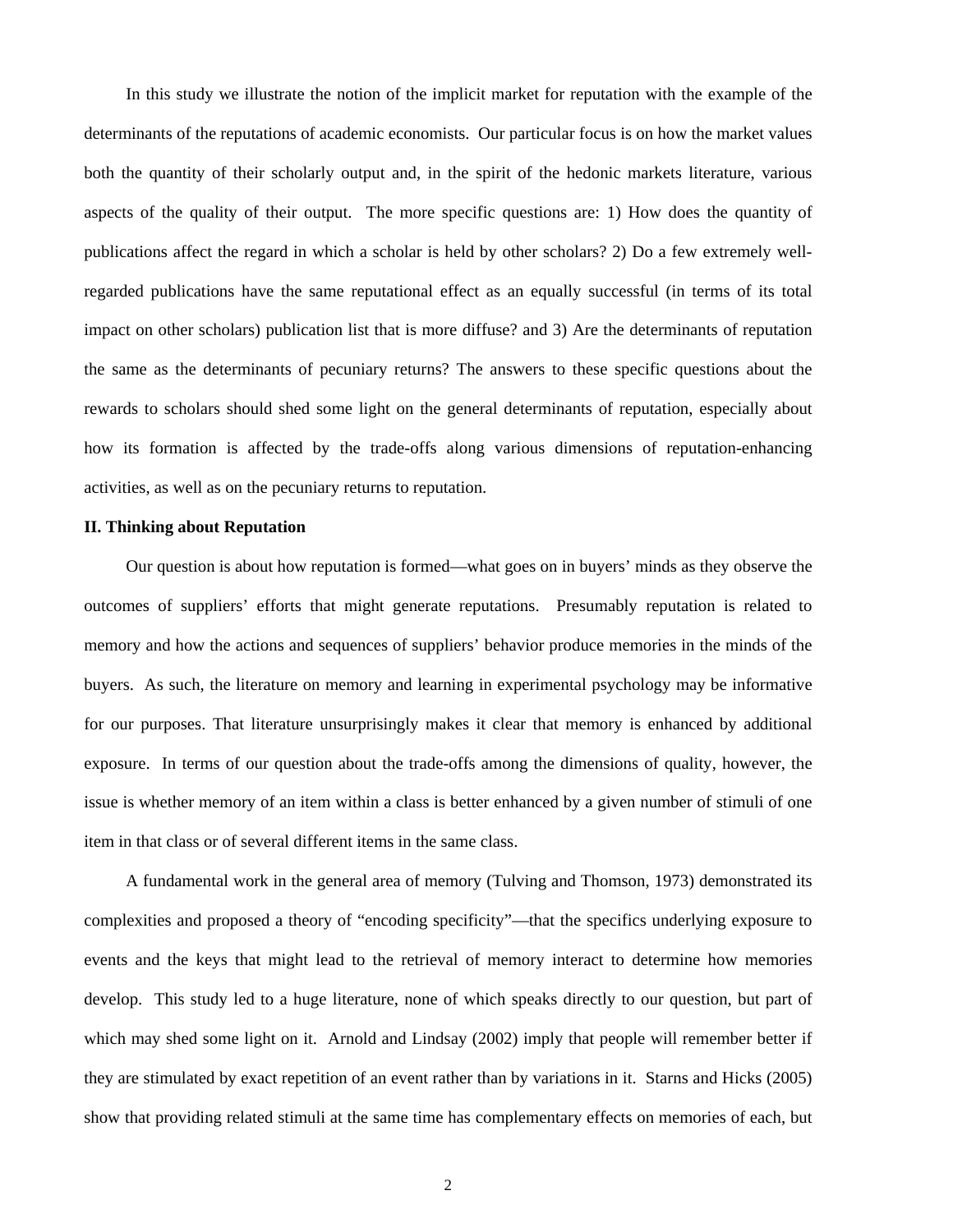that this is only true if the stimuli are provided in the same experimental session. In a slightly different context, that of studying for tests, the results of Kurtz and Loewenstein (2007) show qualitatively similar results. Overall one might infer that these experiments support the notion that memory will be more strongly enhanced by repetitions of the same stimulus than by the same number of different, but related stimuli. Viewing the class of stimuli as all references to a scholar's work, and each individual stimulus as a reference to a particular study, they suggest that scholarly reputation may be more strongly affected by a very important publication than by an equally-visible series of lesser works.

While there are many human endeavors in which multiple dimensions of quality might be viewed as determining rewards, there has heretofore been no direct analysis of the relative roles of different measures of quality. An area in which one might examine such effects is in sports, with the most research having been carried out on major league baseball. While no studies have focused on our concerns, several have examined salary determination as affected by various dimensions of players' productivity. Faurot and McAllister (1992) find a negative effect of a player's home runs on arbitrators' salary awards, once runs created are held constant; Kahn's (1993) estimates of salary determination do not suggest any additional effects of extra-base hits on salary among white batters. At least in the endeavor of professional baseball a second dimension of quality does not appear to generate additional rewards beyond those produced by overall quality.

Our particular issue is how the market for reputation, R, is affected by three dimensions of production: Quantity, and two types of quality.<sup>[2](#page-5-0)</sup> In the example of academic reputation, we define quantity as the number of publications, Q. We define quality as  $q_1$ , the total recognition of a scholar's entire *oeuvre* by other scholars, and  $q_{2n}$ , the recognition of his/her  $n<sup>th</sup>$ -most recognized publication (where n is some arbitrary small number, with  $n=1$  in most of our empirical work).<sup>3</sup> We assume that the members of a scholar's profession consider his/her outputs in creating their estimates of the scholar's reputation. Buyers thus have some demand for reputation as a function of these characteristics:

<span id="page-5-0"></span><sup>&</sup>lt;sup>2</sup>Obviously we could generalize this to additional dimensions of quality; but the formulation we use is the simplest that allows us to construct empirical analogues.

<span id="page-5-1"></span><sup>&</sup>lt;sup>3</sup>One might for convenience analogize to baseball and think of Q as at-bats,  $q_1$  as runs batted in and  $q_{21}$  as slugging average.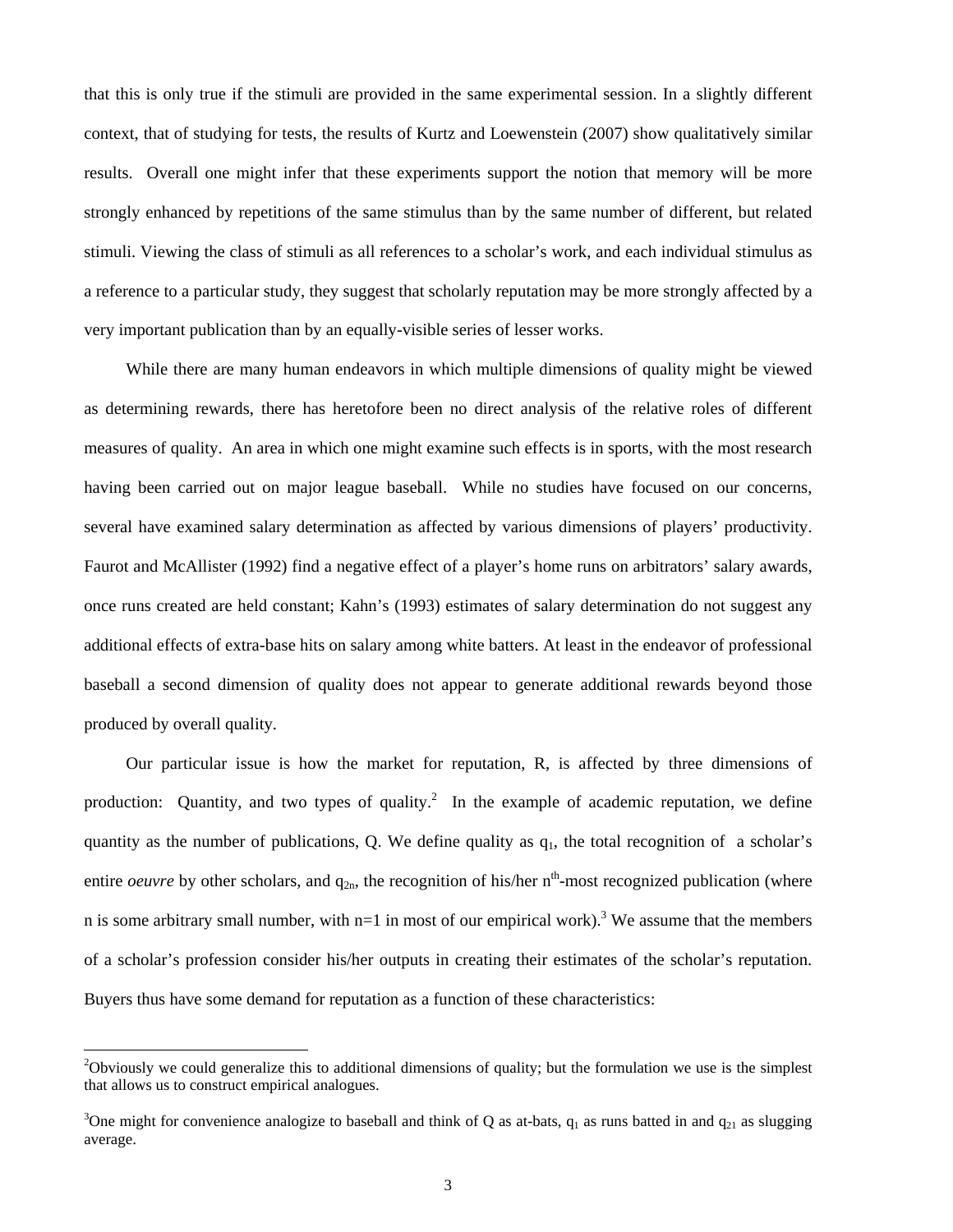(1) 
$$
R^{D}_{i} = R^{D}_{i}(Q, q_{1}, q_{2n}), i = 1, ..., I,
$$

with the partial derivatives  $R_{ij}^D \ge 0$  for all j dimensions of reputation-enhancing activity. The responses of reputation to its determinants show the marginal willingness of demanders to reward various dimensions of scholarly work.

The identity of the "buyers" of reputation varies with the example. Certainly the phrase from the definition, "people in general," should not be interpreted too broadly. The public in general does not determine and probably does not care about the reputations of individual scholars. Also, within the scholarly community some members undoubtedly have a greater influence in contributing to judgments about reputations than do others. Because of the difficulties in identifying members of the groups that determine reputation, we base our example on a wide variety of measures of reputation. The buyers could be the individual's professional peers, his/her professional organization, some professional opinion leaders, or perhaps those institutions that are potential or actual buyers of his/her services.

By analogy, the scholars whose reputations are determined in this market generally engage in activities that will maximize their reputations, conditional on their abilities, by responding to the market returns to quantity and the quality dimensions. Their activities will produce an analogous set of reputational supply functions, one by each of the scholar/participants in this reputational market:

(2) 
$$
R_k^S = R_k^S(Q, q_1, q_{2n}), k = 1,...K,
$$

with the  $R_{kj}^S \ge 0$  for all j. The responses in (2) show the reputational returns to an increase in particular aspects of a scholar's efforts. As is usual in hedonic models, together the demand and supply functions interact to generate a market reward function describing the determinants of reputation:

(3)  $R = R(Q, q_1, q_{2n})$ , with  $R_i \ge 0$  for all j.

The buyers i presumably differ in their ability to purchase reputation—those institutions that are richer will be able to buy more reputation, and in general will presumably be observed with a staff that has higher Q,  $q_1$  and  $q_{2n}$ . There is no reason to assume that the  $R_{i}^{D}$  are homothetic, so that an interesting empirical exercise would examine how the returns to these determinants of reputation vary with the total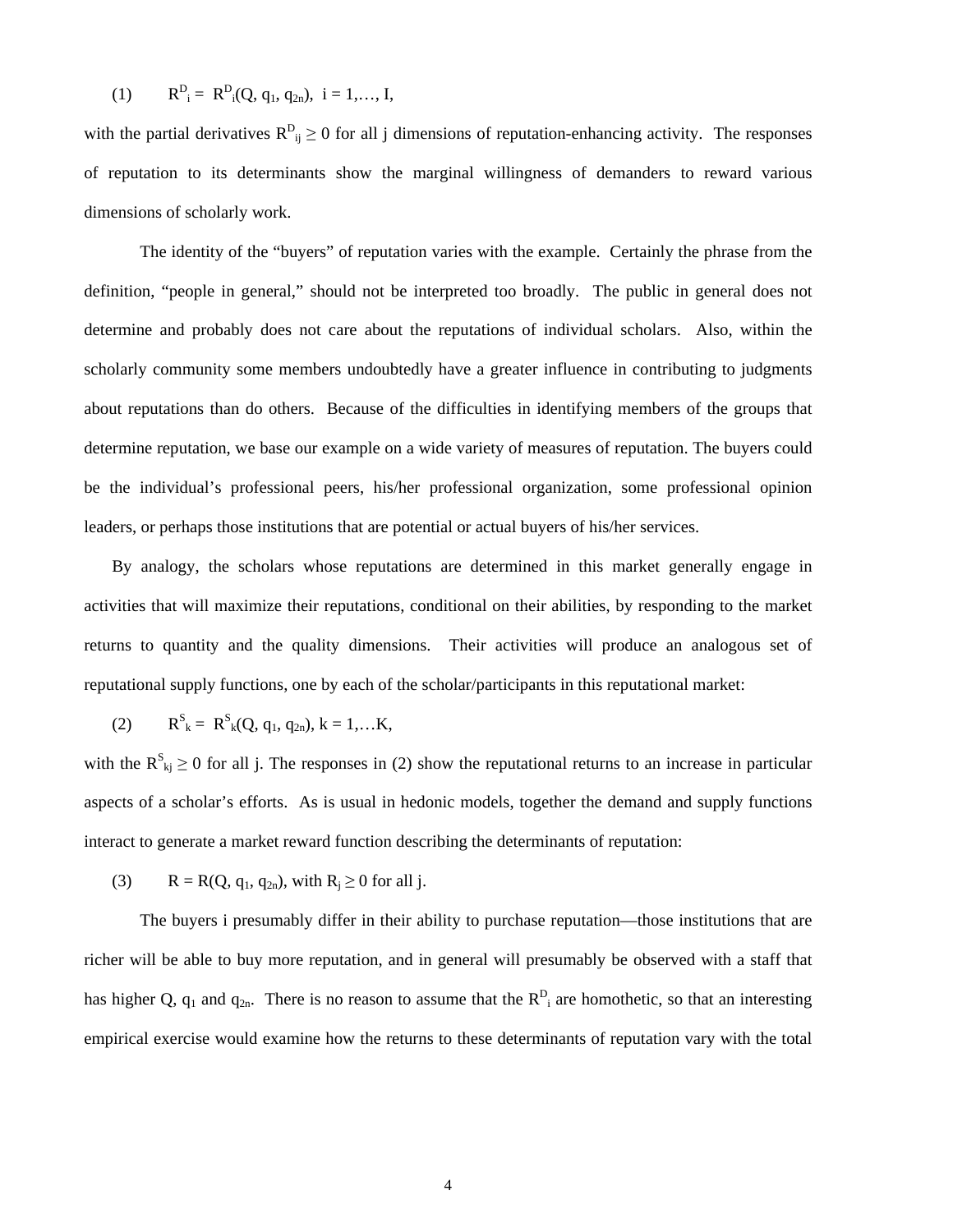resources available to the buyers to purchase reputation.<sup>4</sup> Our empirical work provides some evidence on this issue.

Whether there is any substitution in scholars' production of reputation and whether the supply functions (2) actually result from some maximizing calculations are more difficult questions. Individual heterogeneity is implicit in (2), but we also assume that the total amount of effort devoted to producing reputation is fixed to the individual, or at least that their production functions, while different, are homothetic. Even within this assumption, if the returns to particular dimensions of quality differ, are scholars aware of this? If they are aware, are they capable of substituting toward more highly rewarded dimensions—is the market output of reputation really jointly determined by demanders and suppliers? It may be that each scholar has a Leontief-type production function in these inputs (although clearly individual production functions may differ) so that no supply-side substitution is possible and the market prices of the inputs to reputation reflect buyers' preferences.

#### **III. Testing the Determinants of Reputation—Measuring Inputs and Output**

#### *A. General Issues*

 $\overline{a}$ 

Ideally we would have measures of individuals' reputations or of some result of the reputations that they have established. One approach is based on the notion that some of the purchasers of reputation are one's peers, so that awards conferred by peers represent their assessments of a scholar's reputation. A second, indirect approach assumes that the members of an academic collective (department) seek to avoid diminishing the collective's reputation. To achieve this goal they only add those marginal members whose individual reputations are at least as high as some summary measure of the reputations of the collective's current members (e.g., Rosen, 1987; Basu, 1989, and, by analogy, the literature on the

<span id="page-7-0"></span><sup>&</sup>lt;sup>4</sup>This view of buyers seeking to purchase reputation based on their resources predicts the relatively unsurprising result that scholars attached to richer schools will have greater reputations. This outcome arises not because the school confers reputation on the scholar, but rather because it can "purchase" the services of those scholars who are capable of generating greater reputations for themselves, which are then conferred onto the institution. This approach has the interesting prediction that, where there is greater heterogeneity in institutional resources, we should observe a steeper gradient across institutions in the extent of scholarly reputation. This prediction seems supported by work of Cardoso *et al* (2008) showing that the research success of younger American labor economists varies more with the source of their doctorate than does that of their European counterparts.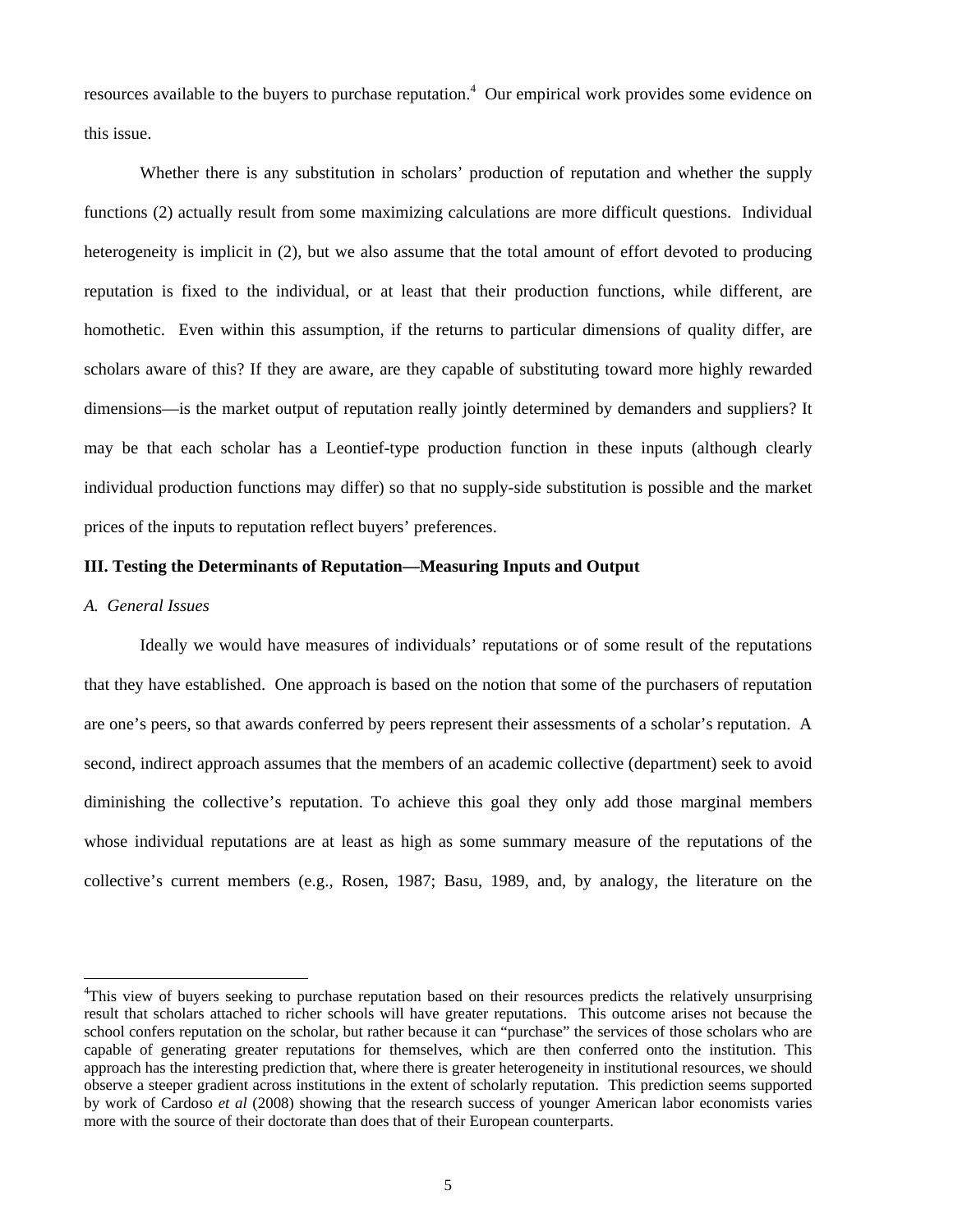worker-managed firm going back to Ward,  $1958$ ).<sup>5</sup> Thus for members of collectives that are sufficiently large, a measure of individual reputation is the reputation of the collective. Taking the same tack, the collective's reputation is an even better proxy for the reputations of its newer members—those whose reputations were recently deemed by more senior members of the collective to be sufficiently high so as not to reduce the collective's reputation.

One might argue that salary or compensation is a result of scholarly reputation and can be analyzed in the same way as the indicators already discussed. Since we assume that economics departments and the universities of which they are constituents attempt to maximize reputation, one might even expect that the inputs that affect reputation will affect salaries in similar ways. Indeed, a long literature exists on the role of the quantity and quality of publications in salary determination in economics, with citations by other scholars being the usual proxy for quality (Hamermesh *et al*, 1982; Moore *et al*, 1998; and Bratsberg *et al*, 2009, are just a few of the many that typically use samples of scholar at a few institutions) and with counts of articles and books proxying quantity. This literature could be viewed as measuring the impacts of these indicators on an outcome of reputation. One way of obtaining extra salary is by obtaining additional job offers. These too are presumably based on one's reputation, so that examining a sub-sample of offers (accepted offers by job-changers) provides an additional test for the role of reputation and the possible distinction between its determinants and those of salaries.

#### *B. Specific Measures*

 $\overline{a}$ 

Our sample consists of full professors in those economics departments that are included among the 88 American departments listed as being in the top 200 in the world by Kalaitzidakis *et al* (2003). This provides a sample of 1339 scholars. While this sample is obviously selected—its members had to have sufficient individual reputations to be included in this fairly elite group of institutions—there is presumably enough variation in reputation across the 88 departments that selectivity bias is not solely

<span id="page-8-0"></span><sup>&</sup>lt;sup>5</sup>The minimum size of the collective whose reputation can be assigned to the individual for this purpose and is thus not determined by that individual is not clear, and in the empirical work we experiment with various cut-offs.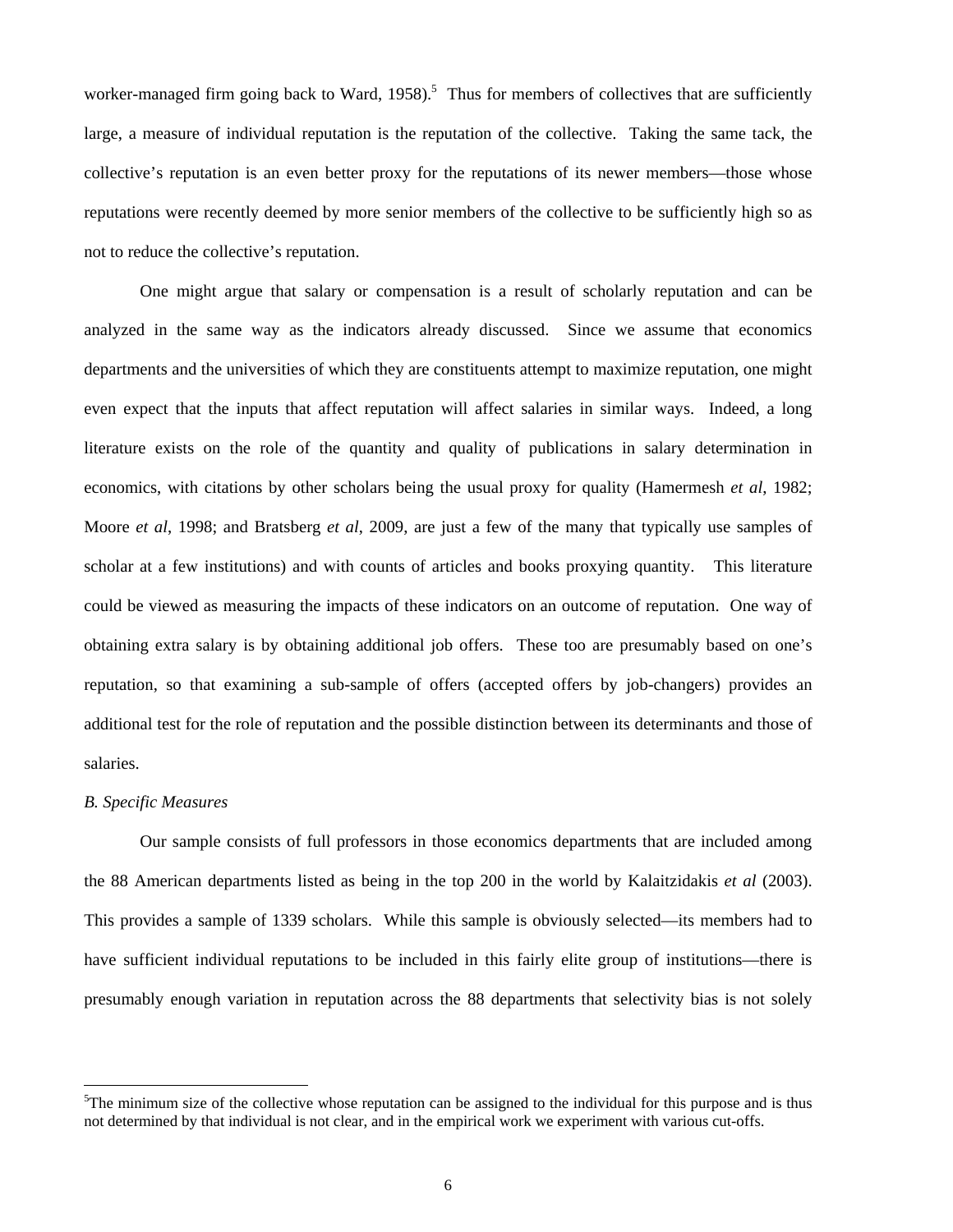responsible for any results we obtain.<sup>6</sup>

 $\overline{a}$ 

To proxy individual reputation we develop specific representations of the general measures outlined above. The first series of measures proxies reputation by awards received by the individual. We first define *Honored* as equaling one for those sample members who received a Nobel Prize, were elected President of the American Economic Association (AEA), named a Distinguished Fellow of the AEA or received its Clark Medal (until 2009 awarded biennially to an economist under age 40). The set of individuals who are the buyers of reputation in (1) is the Nobel Committee (with solicited advice) for the Nobel Prize and various AEA committees for the other awards.

The difficulty with *Honored* is that economists are extremely stingy in providing distinctions to each other—using this definition, an honor is received by only a tiny fraction of individuals even in this elite sample. A more broadly received indicator of reputation is election as a *Fellow* of the Econometric Society. (A description of these elections is in Hamermesh and Schmidt, 2003.) Members of our sample account for all of the fellows who are not emeriti in American economics departments and for nearly half of all fellows world-wide. Here the buyers of reputation comprise the set of existing fellows.

The second series of measures is based on the reputation of the department with which the scholar is associated and stems from our hypothesis that the reputation-maximizing collective's reputation forms a lower bound of the individual's. The first measure is the department's ranking in Kalaitzidakis *et al* (2003) (between 1, the highest, and 200, the lowest), based on publications by members of the department. We also use the *U.S. News and World Report* rankings of graduate programs in economics are another proxy for reputation, with ratings. The National Research Council's (1995) subjective ratings of faculty quality in 1993 are yet another measure of departmental reputation. All three measures allow us to examine the determinants of the collective reputations of the institutions which chose to employ the scholars, implicitly therefore proxying the lower bounds of each scholar's reputation.<sup>7</sup> That is clearly the

<span id="page-9-0"></span><sup>6</sup> In the Kalaitzidakis *et al* (2003) rankings these 88 departments range from Harvard to the University of Arkansas-- Fayetteville in this selected group of institutions.

<span id="page-9-1"></span> $^7$ Most department administrators are admonished to build a better department, one that is stronger in research. Thus, for example, one university describes the chair's role, "The chairperson has a special obligation to build a department strong in scholarship…." (Michigan State University, *Faculty Handbook*, 2.1.2.1)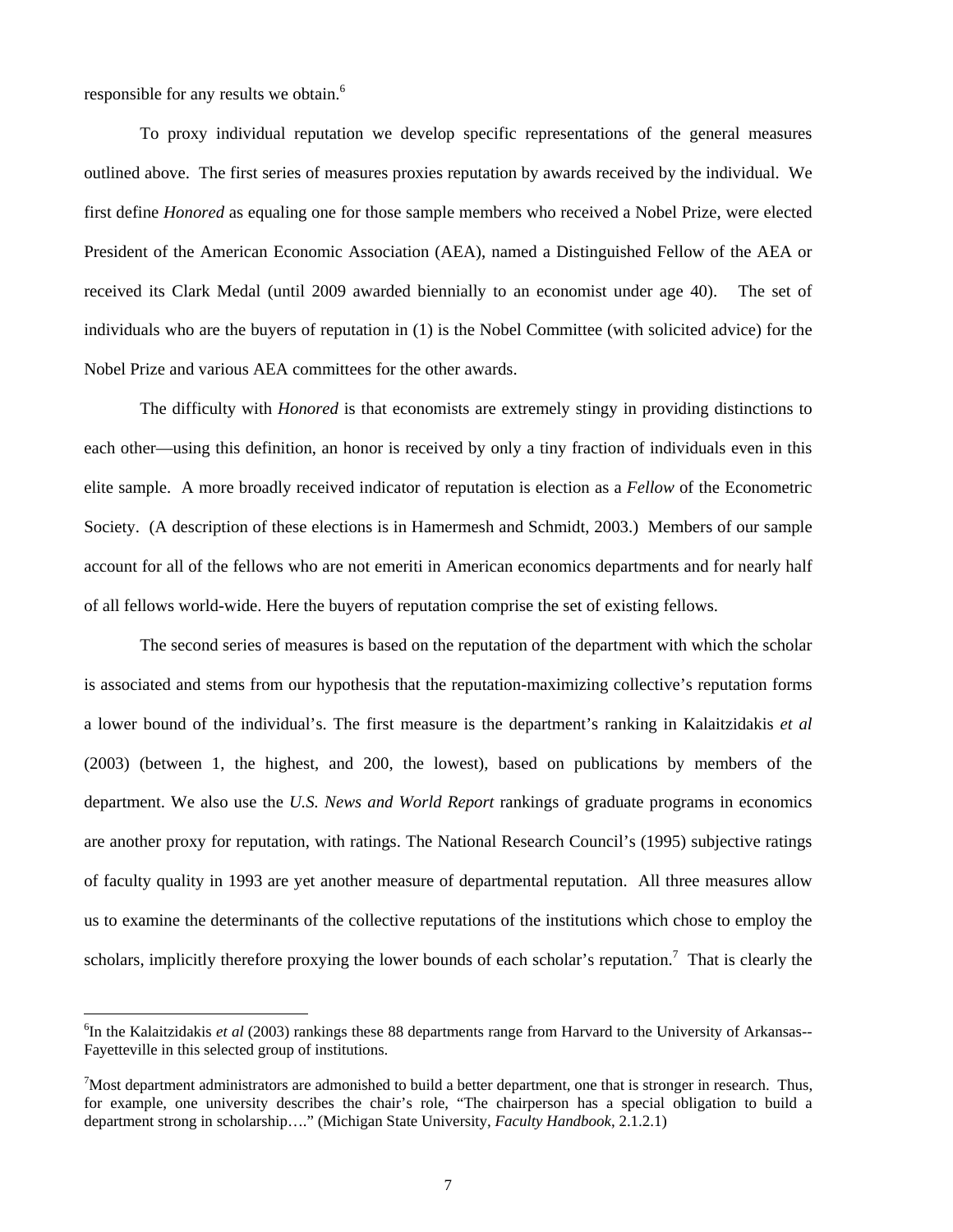<span id="page-10-3"></span>case using the NRC93 ratings as measures of the reputation of people who moved into or were tenured in those departments in 1993 or after.

We create an indicator of whether a scholar moved between 1993 and 2007 among those who had been professionally active at least since 1986, long enough to have established a reputation that might have affected their mobility. This allows us to study mobility to examine whether its determinants are the same as those of our proxies for reputation. Salary data for individual faculty members are difficult to obtain (impossible for those at private institutions), but for 43 of the 53 public institutions in our sample we were able to acquire data from university websites and direct contacts to use to calculate full-time academic-year salaries.<sup>[8](#page-10-0)</sup> After various consistency checks on these data we were left with usable observations on the academic-year salaries of 564 economists.<sup>[9](#page-10-1)</sup>

The measures of quantity and the dimensions of quality all come from the Web of Science® *Social Science Citation Index*, which includes articles in an immense variety of refereed and unrefereed journals, but no books or unpublished papers.<sup>10</sup> Social science journals are where economists publish most of their scholarly work and are thus the outlets in which they establish their reputations and in which other scholars acknowledge their influence.<sup>11</sup> To represent Q we use the number of entries in a scholar's

<span id="page-10-0"></span> $\frac{8}{8}$ Most of the data were for 2007-08, but where they were not we used 1.04<sup>(2007-t)</sup> to inflate salaries. One institution only had salary data for 2004-05, while for many, particularly the University of California system, the data were for 2006-07. In some cases it was impossible to determine if the faculty member was on a 9-month appointment, and those cases were not included in the analysis.

<span id="page-10-1"></span><sup>&</sup>lt;sup>9</sup>Sixteen of the schools included here comprise the biennial survey of salaries reported for 2006-07 at <http://www.eco.utexas.edu/faculty/Hamermesh/>EcSalsPublicCleaned.xls . The correlation of the average salaries computed here for each school and the averages provided there is 0.89, suggesting relatively little systematic measurement error in our compilation of salary data.

<span id="page-10-2"></span><sup>&</sup>lt;sup>10</sup>One might be concerned that excluding publications that are in science journals, and also excluding citations from science journals, might bias our results. It is obviously true that this exclusion generates errors; but the errors are clearly small—in a random sample of 50 observations (chosen from a consecutive section of the alphabet) the correlation between citations in the *SSCI* and total citations in the *SSCI*, *Science Citation* and *Arts and Humanities Indexes* together was 0.979, while that between citations to the most-cited paper from the two sources was 0.993. One might also be worried that we count all citations, including self-citations. To examine this potential problem we took another random sample of 50 and computed the correlation of total citations and total citations without selfcitations. The Pearsonian correlation coefficient was 0.984, while the rank correlation coefficient was 0.991. We thus do not view this as a problem. (In any case, while it is easy to obtain total citations excluding self-citations, obtaining  $q_{2n}$  excluding self-citations is not feasible.)

<sup>&</sup>lt;sup>11</sup>This choice seems the best among the possible ways of counting total citations and citations to individual works. One should stress, however, that Q, and thus the publications that could be cited, excludes books and working papers. The former exclusion is not important for most economists, and the latter exclusion matters little in a sample of full professors. The alternative use of the *SSCI* would be based on authors rather than publications, but the *SSCI*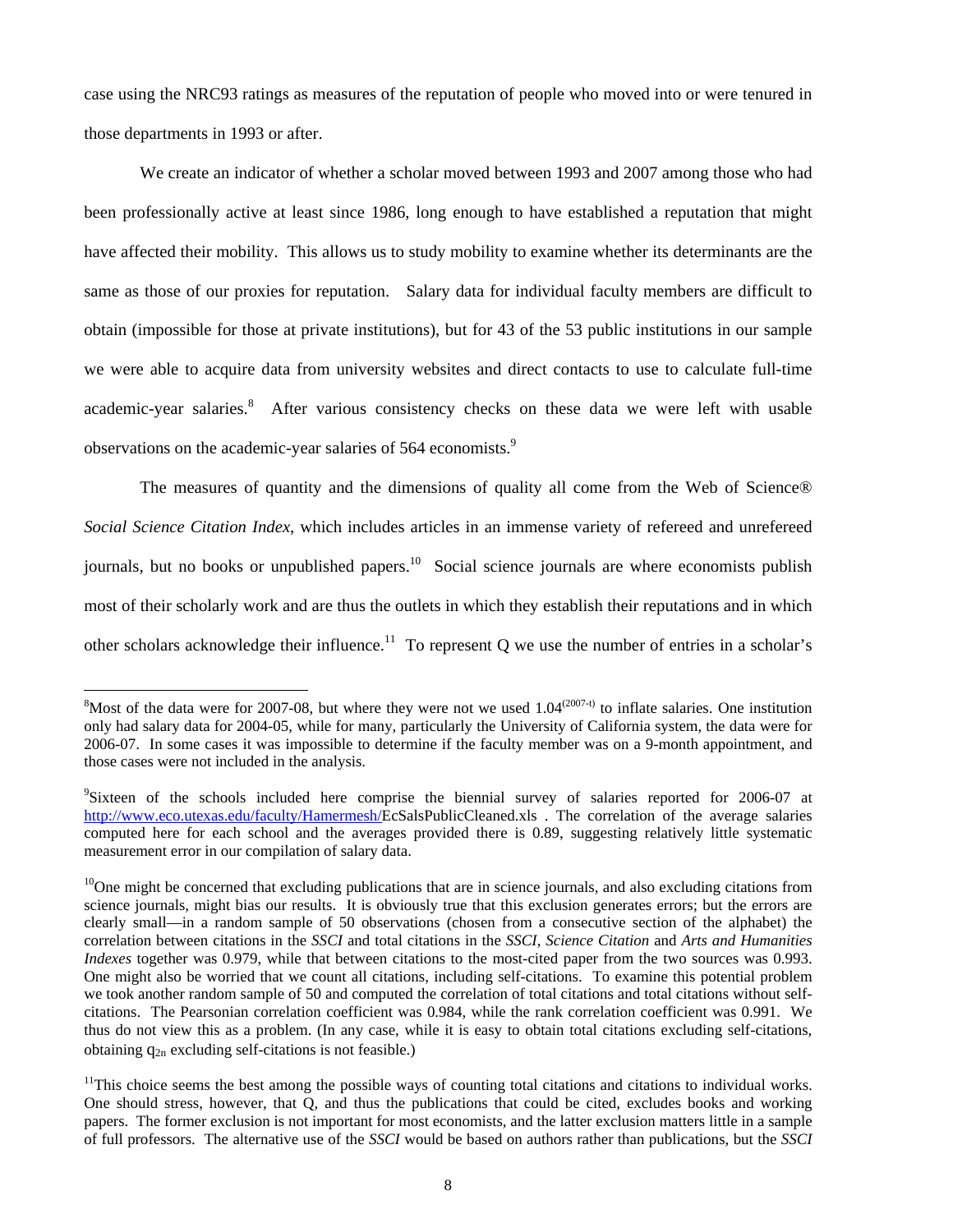record from 1956-2007, a period that encompasses the active worklives of all members of our sample. The dimensions of quality are represented by citations, with  $q_1$  proxied by the total citations to a scholar's works that are included in Q, and  $q_{2n}$  being the numbers of citations to the scholar's n'th most-cited work,  $n=1,\ldots, 5$ <sup>12</sup> Obtaining information for those whose names are unique (like the authors of this paper) is not difficult; for nearly 100 others it required direct comparisons of *curricula vitae* to the entries in the *SSCI* and, in several cases, correspondence with individuals in the sample.<sup>[13](#page-11-1)</sup>

The other measures account for individual characteristics that may affect the measured market prices of the determinants of reputation because they may be correlated with either Q or one of the q. We include the year of the author's first publication listed in the *SSCI* to measure the time s/he has had to construct a reputation, always in quadratic form. The gender of the scholar may bias our measures of quality, since some have argued (Ferber, 1986) that same-sex citation is a common practice, although others (Hamermesh and Schmidt, 2003) fail to find any disparate impact in a receipt of a particular award. The author's place in the alphabetical list in the sample may function similarly, as some (Einav and Yariv, 2006) have shown that those whose names are earlier in the alphabet tend to be favored in certain aspects of scholarly work. We used on-line *vitae* to generate a measure of whether the person received his/her undergraduate education at an English-language university, on the grounds that migration to the U.S. from the upper tail of the ability distribution might occur (Borjas, 1987) and might be correlated with the quantity and quality measures. Finally, we created an indicator for anyone who had published an article in the sub-field of theoretical econometrics. Most of the results that we present use these controls, but including them does not alter the general conclusions of the study about the crucial variables that can generate reputation.

does not allow a convenient tabulation of a scholar's most-cited works by this method. An alternative would be to use Google Scholar or SCOPUS, but their methods of tabulation are less clear.

<span id="page-11-0"></span><sup>&</sup>lt;sup>12</sup>The results of Cole and Cole (1973) make it clear that concerns that citations might measure infamy rather than fame are misplaced.

<span id="page-11-1"></span> $13$ One might argue that citations themselves measure reputation. That argument, however, is equivalent to stating that labor inputs into production represent output. Given that we have various measures of reputation, it makes sense to view the process of reputation formation as citations, an input, producing one of our proxies for reputation, an output.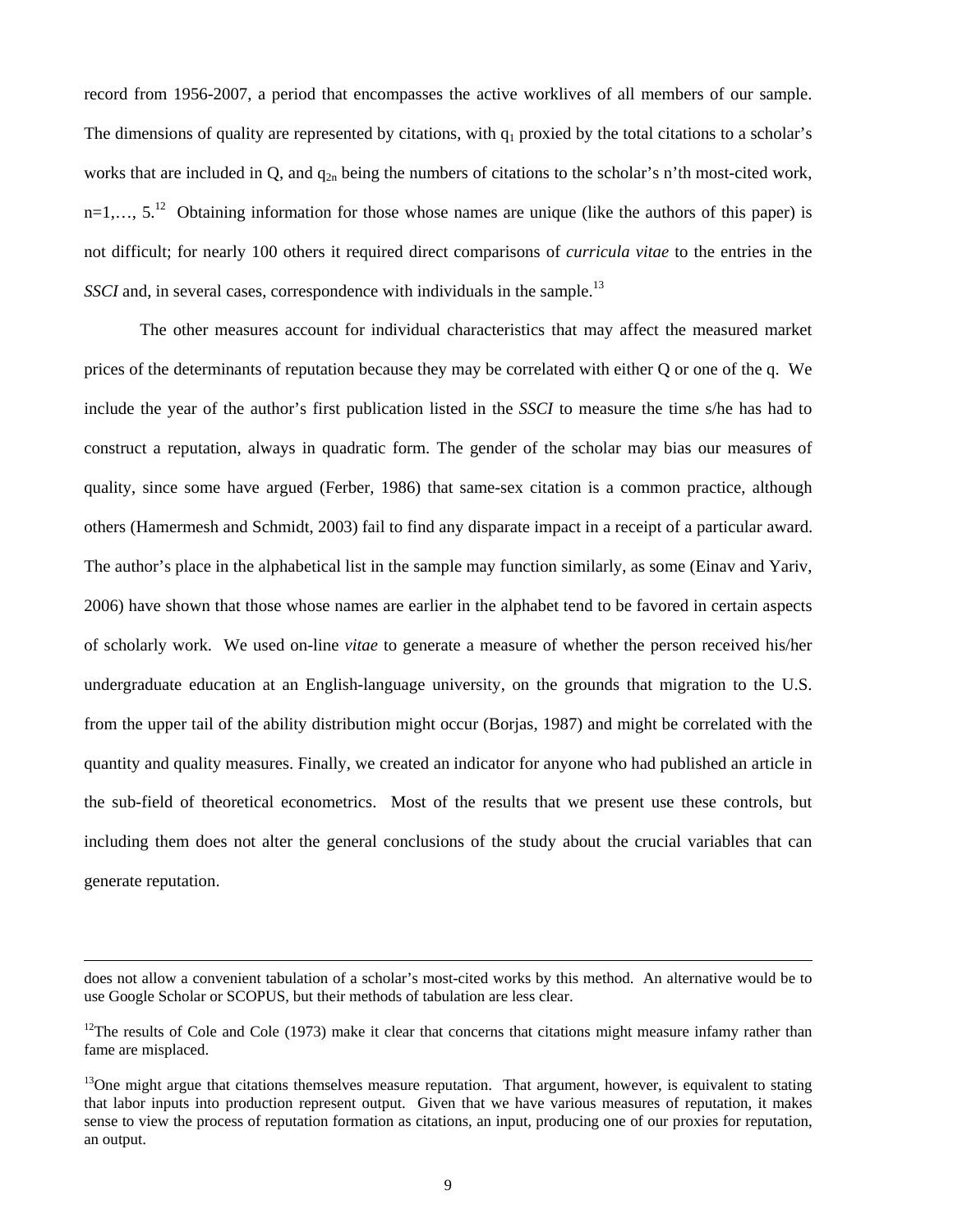#### **IV. Descriptive Statistics**

Table 1 presents statistics describing the outcome measures that we use to proxy reputation. The publication-based ranking (again, 1 is highest) has a mean well below the average of 200 departments, partly because higher-ranked departments are larger, partly because American economics departments disproportionately comprise the higher ranks of the world-wide set of 200 institutions. The *USNWR* and NRC ratings (with 5 being the maximum possible in both, and 2.5 and 0 the respective minima) indicate similarly that the average sample member's location is in a department that is fairly highly rated. Being *Honored* by the Nobel Committee or the AEA has been attained by only 3 percent of the full professors at these 88 departments, with honors, as we have defined them, having been received by individuals in only 18 different departments. Econometric Society *Fellows* comprise 21 percent of the sample and are found in 46 of the departments.

Table 2 contains descriptive statistics on the determinants of reputation. The first thing to notice about these inputs is the skewness of all the quality measures—the means of both  $q_1$  and the  $q_{2n}$  far exceed their medians; and the maxima are huge. The quantity measure is also highly skewed, although not nearly so much as the quality measures. In this sample 6 percent of the members are women, roughly consistent with a recent survey (CSWEP, 2009) showing 8.5 percent females among full professors at a small number of Ph.D.-granting institutions. Nearly one-fourth of the sample members received their undergraduate education in a country where English is not the predominant language, and we classify 9 percent as econometricians.

Our central focus is on the roles of quality and various dimensions of quality in determining reputation. If the quality measures were perfectly correlated, this would be a futile exercise. They are not. It is the case that twelve of the twenty most heavily cited members of our sample are among the top twenty in terms of the scholar's most-cited single publication. Obviously this information is barely more than anecdotal. While the correlation of these two measures is high, 0.81, the measures are far from perfectly collinear, suggesting there may be enough independent variation to allow us to examine the roles of both dimensions of quality in generating reputation. The correlations between Q, the number of items published, and  $q_1$  and  $q_{21}$ , are much lower—0.56 for  $q_1$ , 0.32 for  $q_{21}$ . Only four of the twenty most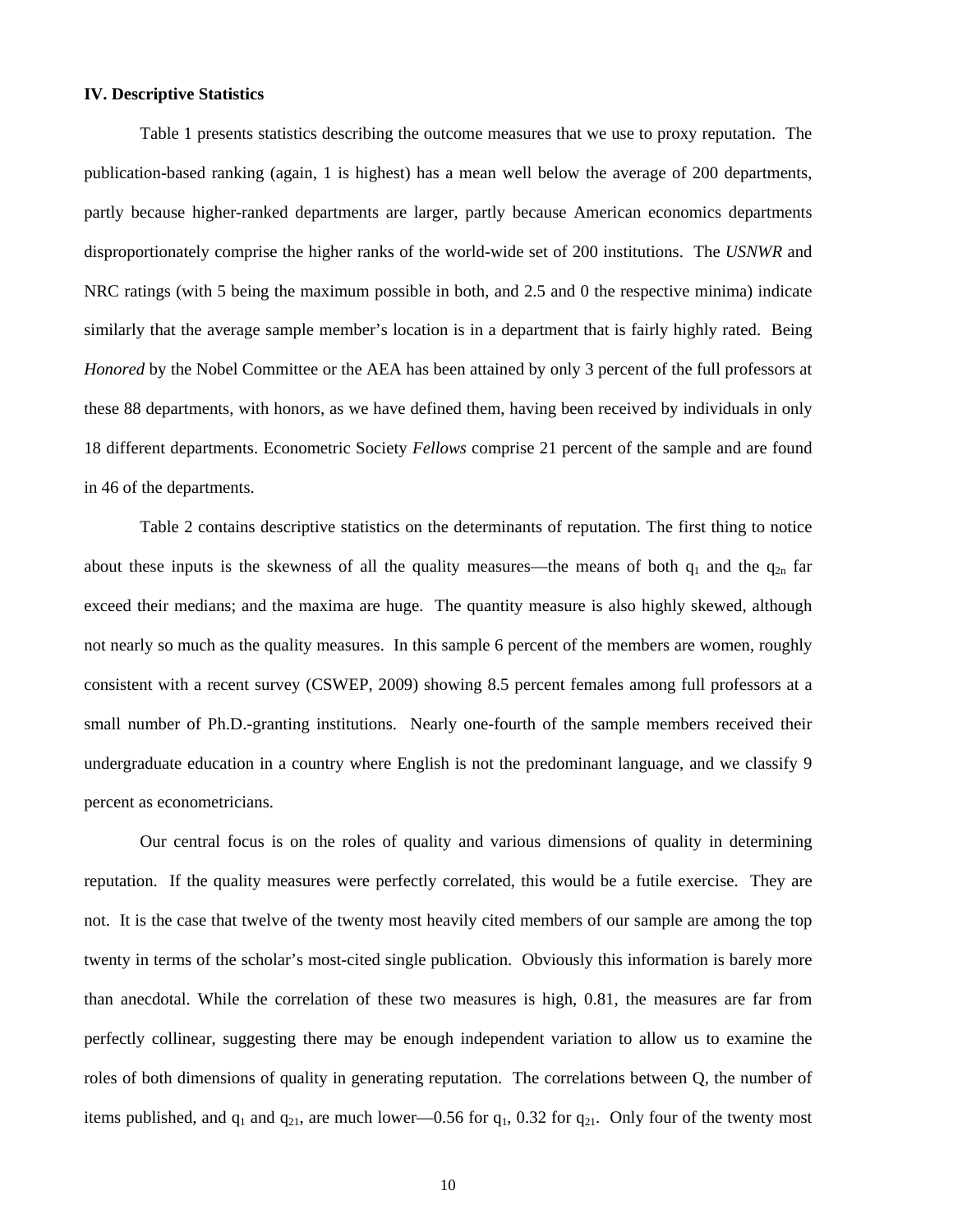prolific authors are in the top twenty along either of the quality dimensions. Publishing papers represents a different dimension of activity from total measured quality or the quality of one's best-known work as indicated by citation counts.

#### **V. Estimating the Impact of Quantity and Qualities on Reputation**

#### *A. Reputation Reflected in Awards*

 $\overline{a}$ 

The first three columns of Table 3 report the results of estimating the impacts of  $Q$ ,  $q_1$  and  $q_{21}$  on the probability of receiving one of the rare honors available to American economists. The second three columns present estimates of the determinants of having been elected a *Fellow* of the Econometric Society. In addition to the results displayed in the table the probits describing *Honored* all hold constant for alphabetical location, a quadratic in the year the scholar's first *SSCI*-indexed paper appeared, while the probits for election as *Fellow* add the indicator for female to these.<sup>14</sup> Place in the alphabet never has a significant effect on receipt of one of these awards (and has no significant effect on any of the reputational measures discussed in this Section), nor does gender. Not surprisingly, being *Honored* is substantially more likely among authors whose first published paper appeared earlier—except for the Clark Medal these awards are usually for a lifetime of producing these inputs into reputation.

The results presented in Column (4) are similar to those in Column (1), as are those in Column (5) to Column (2), and in Column (6) to Column (3). The first point to note throughout is that the number of entries, Q, never has a significant positive impact on reputation as measured in these two ways. Conditional on quality, having produced a lot of material adds nothing to reputation. Indeed, the effect on *Fellow* is negative and significant in all three specifications. At the very least we can conclude that quantity does not add to these proxies for academic distinction and may diminish it, conditional on the quality of the work. $15$ 

<span id="page-13-0"></span><sup>&</sup>lt;sup>14</sup>The indicator for female is not included in these probits, because only one woman has been honored according to this measure.

<span id="page-13-1"></span><sup>&</sup>lt;sup>15</sup>One might be concerned that we measure from the stock of existing Fellows, not from the flow of newly-elected Fellows. To do that would require obtaining information on Fellows at the time they were elected, which is difficult but possible. Fatally, however, it would require information on those who were never elected, most of whom were never on the Fellows ballot. While using the stock may introduce errors, there is no reason for them to be generating biases that lead these results to mirror those for all the other measures of reputation discussed in this Section.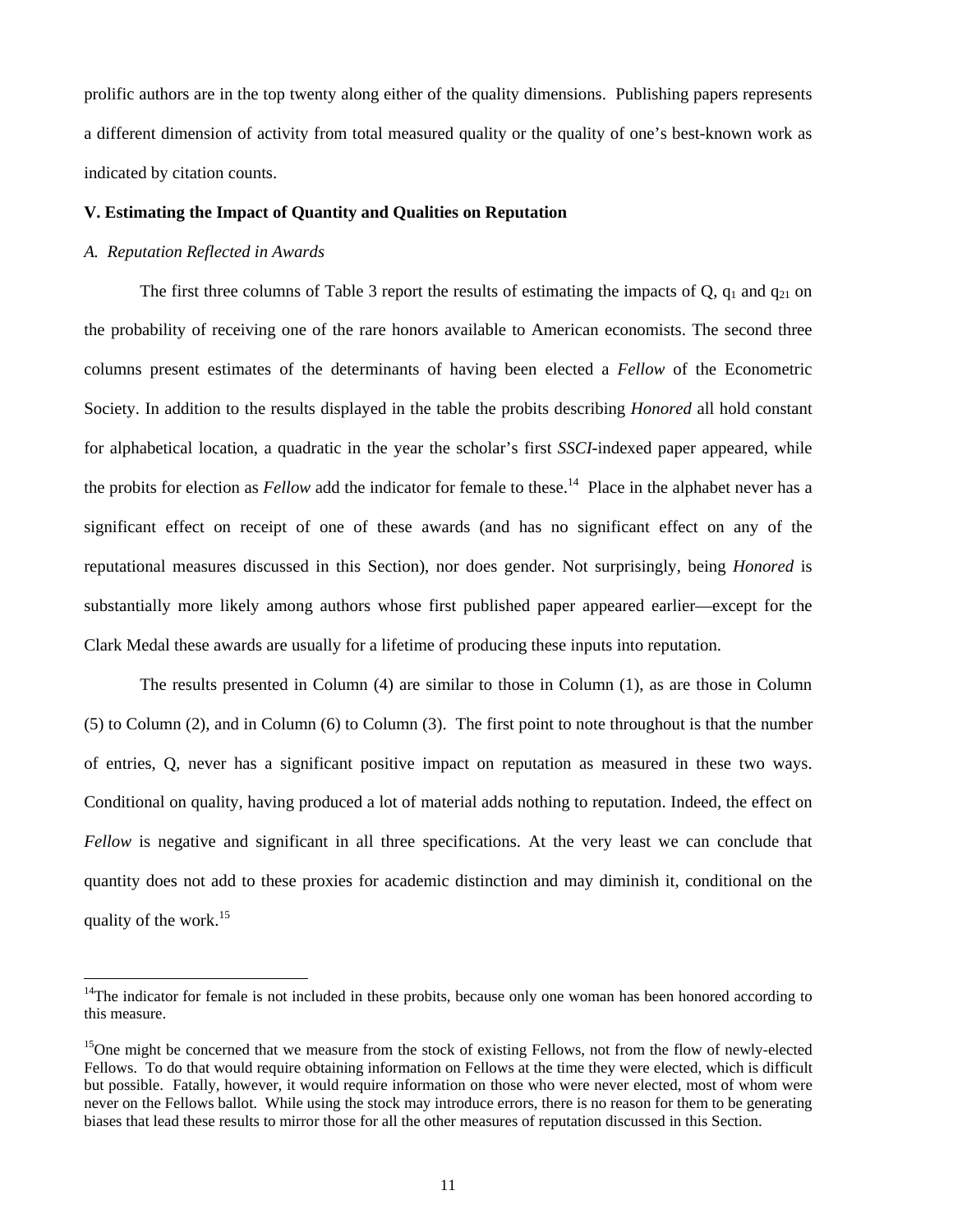There is some evidence in Table 3 that both dimensions of quality generate reputation, as proxied by these measures, although the returns to  $q_{21}$ , conditional on  $q_1$ , are only barely statistically significant in the equations for *Honored*, and insignificant in the equations for *Fellow*. There is also evidence that the marginal payoff to additional citations in total, or to the author's most-cited work, is diminishing: Adding quadratic terms to these probits, as shown in Columns (2) and (5), substantially increases their ability to predict the receipt of these awards.<sup>16</sup>

Also intriguing in Table 3 are the changes in the estimates that occur when we recognize that, except for the Nobel Prize, each of the other honors is awarded to American economists on a regular basis. Even if Q or each measure q were smaller, some American economist would have his/her reputation acknowledged by receipt of one of the AEA awards; and while it is not necessary, one might imagine that current Econometric Society Fellows, of whom half are Americans, would continue to elect many of their American peers. Columns (3) and (6) are identical to Columns (1) and (4), except that total citations, citations to the most-cited paper and number of publications are replaced by the scholar's rank along each dimension. Here and throughout we treat rank as increasing, so that a positive coefficient indicates that higher quality or quantity increases the likelihood of the outcome that reflects an enhanced reputation. In the case of *Honored* the equation does not fit as well as the quadratic version, but the fit is better than in Column (1). The ability to predict receipt of election as *Fellow* is, however, substantially enhanced.<sup>17</sup> These results suggest that the market for reputation, at least as proxied by these awards, may be more like a tournament than a competition in which additional quality *per se* increases the chance of success (Lazear and Rosen, 1981).

<span id="page-14-0"></span><sup>&</sup>lt;sup>16</sup>We do not use the h-index (Hirsch, 2005). (Ranking an author's papers in descending order of their citation counts, an author's h-value indexes the paper that is ranked h'th in the order and that receives h citations. An h-index of around 35 is typical for Nobel laureates in economics.) For analytical purposes this measure has the problems that it combines quantity and quality and also fails to indicate dispersion in quality. No doubt it could be used here, but interpreting the meaning of any measured impact would be difficult.

<span id="page-14-1"></span><sup>&</sup>lt;sup>17</sup>The equations in Columns (1)-(3) were re-estimated defining the outcome to exclude receipt of the Clark Medal. The results were very similar to those presented in the Table. Similarly, none of the conclusions here or anywhere else in this study change qualitatively if we estimate bivariate relationships between a reputational outcome and each of the quality and quantity measures singly.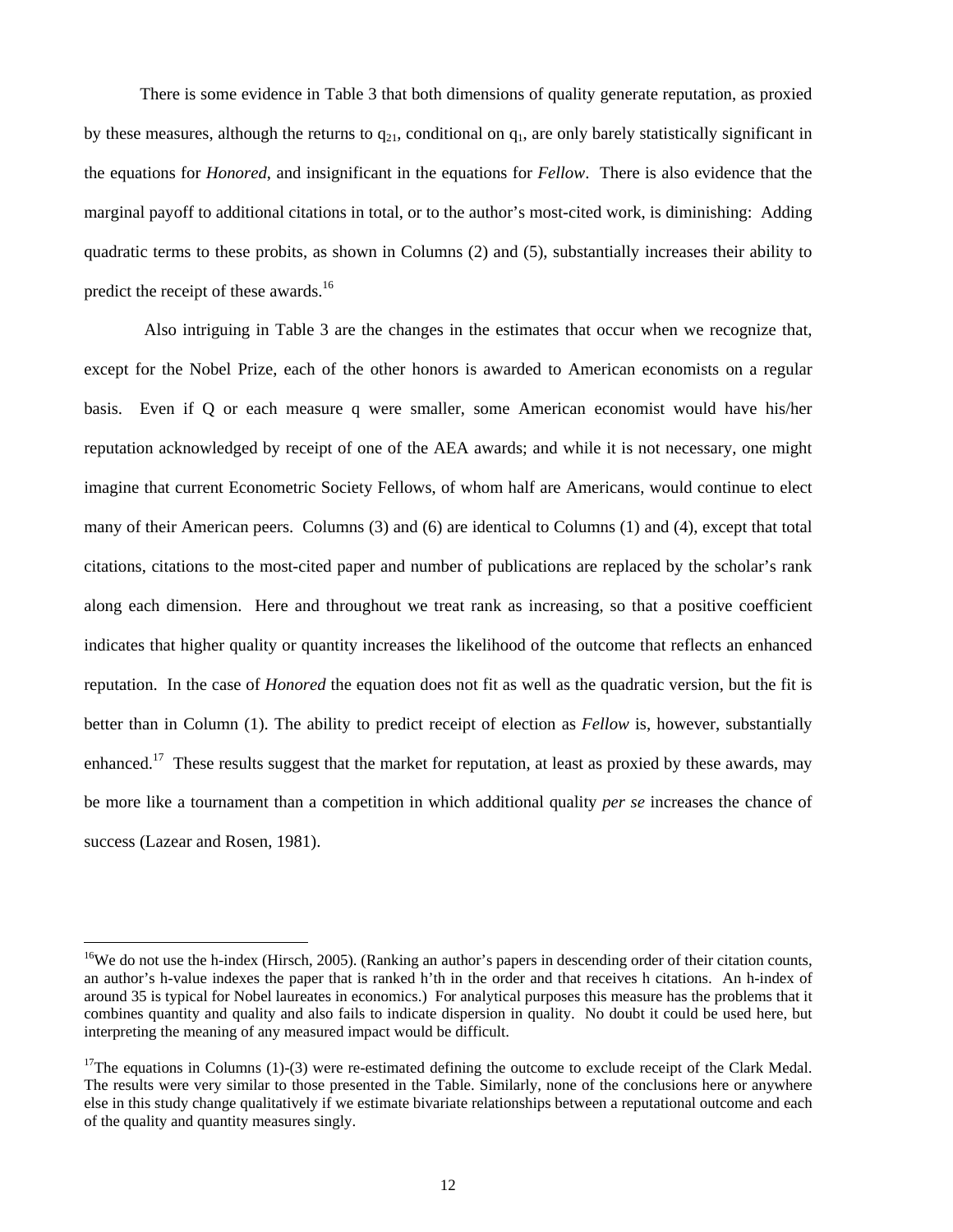#### *B. Individual Reputation Reflected by Departmental Reputation*

In this sub-section we examine how the reputation of the economics department with which an individual is affiliated is related to the quantity and quality measures that we believe may determine reputation. We have argued that the market for scholars makes the reputation of one's department a proxy for one's own reputation and thus a reflection of the roles of quantity and quality of research in generating reputation. In order to maintain the assumption that a department of a given reputation is "purchasing" scholars' attributes, we arbitrarily restrict the samples in this section to departments with at least 10 full professors (so that presumably an individual's reputation has only a small part in establishing the reputation of the collective and problems of reverse causation are minimized). This reduces the number of observations from 1339 to 1[18](#page-15-0)8 (and the number of departments to 66).<sup>18</sup>

The determinants of the scholarly reputation of the scholars (proxied by the reputation of their departments) are presented in Table 4. Included in all the equations but not shown in the table are the effects of experience, alphabetical position, being an econometrician and gender. None of the last three came close to statistical significance in any of the estimates. Given the importance of size, the number of full professors in a department is held constant and is unsurprisingly highly significant in increasing a department's reputation.

Columns (1) and (5) present results analogous to those in Columns (1) and (4) of Table 3, except that here we also present the estimated effect of the year of the scholar's first *SSCI*-indexed paper. We treat the publication ranking so that a higher number indicates a higher rank, and thus that all the independent variables with positive (negative) coefficients indicate an improvement in the rankings. In untabulated estimates younger authors (those whose first papers are more recent) are associated with departments with higher reputational rankings. Holding this measure constant may be important and may reflect the crucial nature of one's first publication (Siow, 1991); but the result is at least partly an artifact of the sample selection criterion we have used—full professors. Those scholars who become full

<span id="page-15-0"></span> $18$ The crucial results in this sub-section hardly change if we restrict the sub-sample to the 940 scholars located in the 44 departments with at least 15 full professors, or if we include all 1339 observations.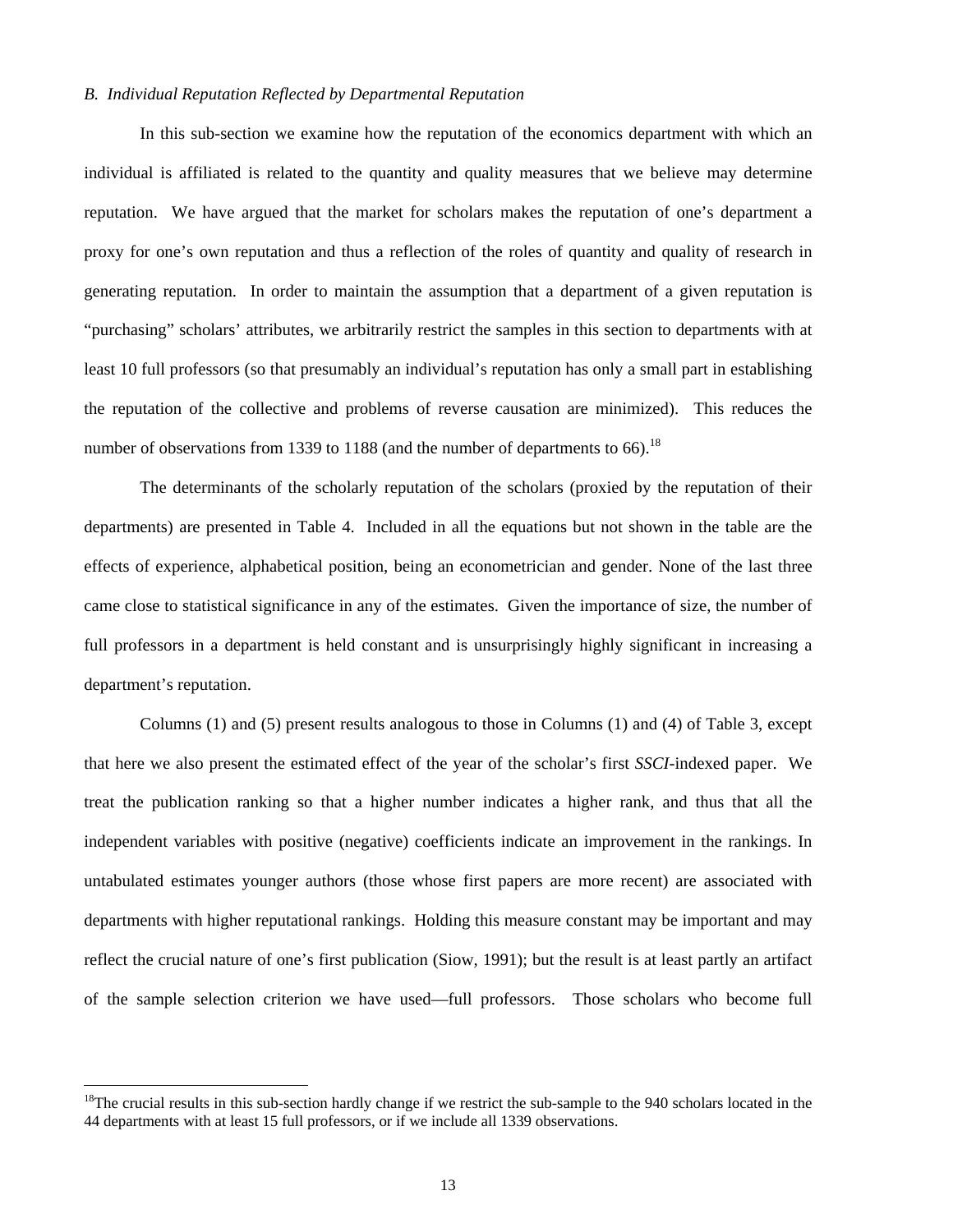professors earlier tend to be associated with schools with higher reputations[.19](#page-16-0) This outcome may result from higher-ranked schools having sufficient resources to buy an option by gambling on very promising younger researchers.

Having been educated in an English-speaking country (for the overwhelming majority of the sample this is the U.S.) is associated with being at an institution with a lower reputation. This is similar to the results for election as *Fellow*, although having been educated abroad had no impact on being *Honored* by the Nobel Committee or the AEA. On the supply side these results may reflect self-selection by potential scholars from the upper tail of ability among potential non-American graduate students and/or faculty. On the demand side it may reflect the unwillingness of lower-ranked institutions to hire otherwise identical foreigners, either because they value teaching relatively more and are concerned about language ability, or because of pure discrimination.

As with the results on reputation reflected in awards, at the very least here too Q has no impact. The estimates in Columns (1) and (5) of Table 4 show, however, that increases in  $q_1$  lead the scholar to be located in a higher-ranked department. There is no extra fillip to these proxies for reputation from having one's scholarly recognition concentrated more heavily on one work—q<sub>21</sub> has no effect on the *USNWR* rating and an insignificant positive effect on the publication-based ranking. When we allow for nonconstant marginal returns to the quality measures, in the estimates shown in Column (2) and (6), it is clear that there are diminishing returns to quality along both dimensions. Moreover, both linear and quadratic terms along the overall quality dimension are statistically significant, but the quadratic in  $q_{21}$  only matters for the publication-based ranking. Implicitly, the results demonstrate that higher-ranked departments are concerned with the overall quality of publications, as measured by the author's total recognition by other scholars, and possibly too by the distinction of the scholar's best-known work. They do not, however, pay any attention to the quantity of publications.

Unlike the results in the previous sub-section, there is no mechanical reason to expect any relation between a scholar's rank along some quality dimension and his/her reputation, as reflected in the

<span id="page-16-0"></span><sup>&</sup>lt;sup>19</sup>Dropping this measure from the regression does not greatly change the result: The coefficient on  $q_1$  becomes 0.511, that on  $q_{21}$  becomes 0.945, and that on Q becomes -4.882.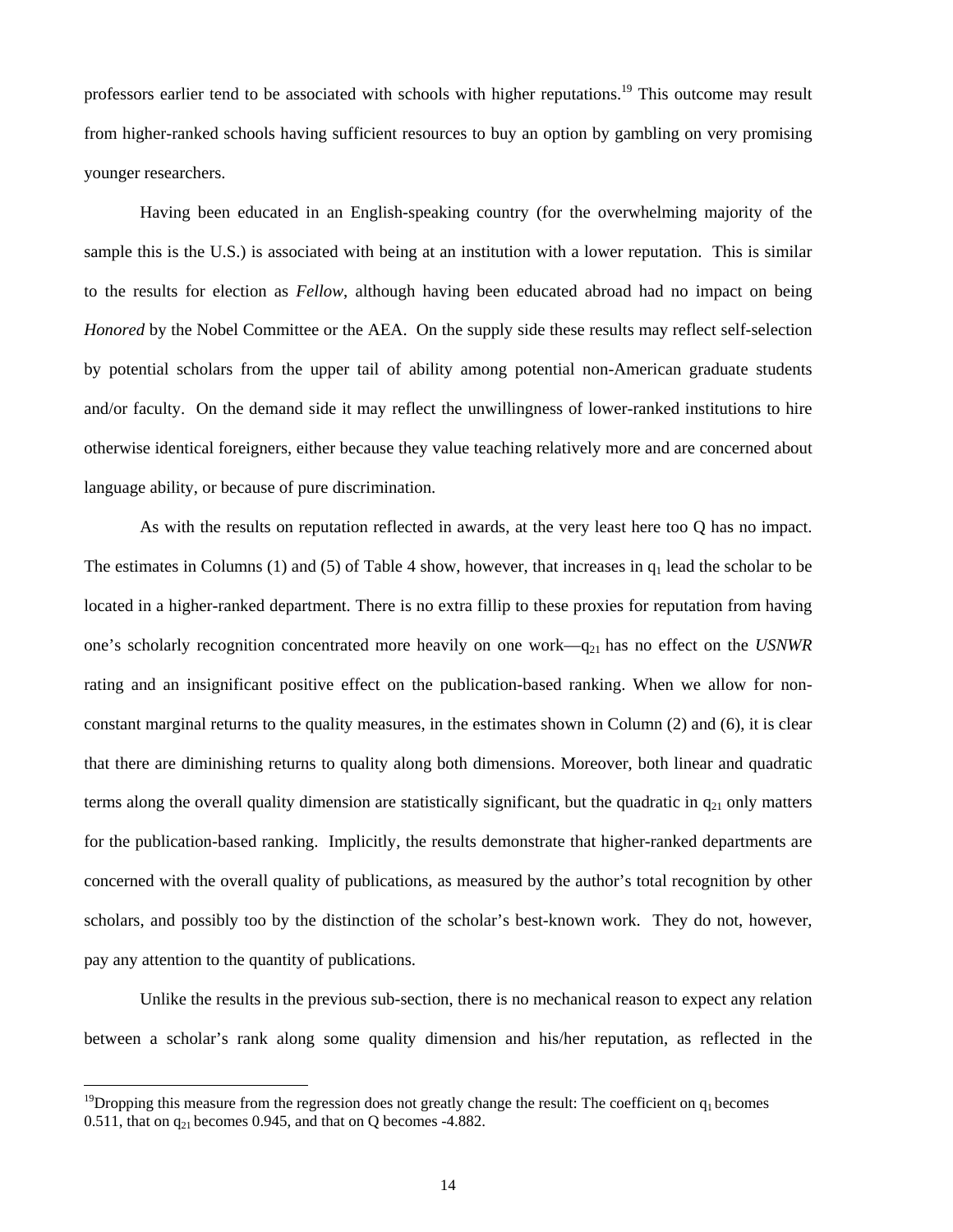department with which s/he is affiliated. Departments and universities are, however, competing for prestige/students/funds, so that at least to some extent one might imagine that there are tournament-like aspects to the market for individuals' reputations as reflected in the ranking of their departments. To examine this possibility we re-estimated the basic equation, again proxying  $Q$ ,  $q_1$  and  $q_{21}$  by the scholar's rank in the sample along the criteria of number of publications, total citations and citations to his/her most-cited work. Comparing the results, presented in Column (3) and (7), to those in either of Columns (1) and (2), or (5) and (6), it is clear that a scholar's rank along all three dimensions has a bigger impact on his/her reputation than do the cardinal measures. While not explicitly a tournament for reputation, the results suggest that the market for scholarly reputation too has tournament-like characteristics along one dimension of quality. In this formulation, however,  $q_{21}$  is not important—only total citations matter. Moreover, the impact of one's rank in Q on both proxies for reputation is significantly negative. The reputations that their departments confer on the more prolific scholars are lower than those of less prolific scholars whose work has achieved the same recognition.

One might be concerned about a possible two-tier labor market in economics, with the determination of reputation differing between public and private institutions. That argument is especially cogent given that the top eight departments in both the publication-based rankings and the *USNWR* ratings are in private institutions. There is in fact very little difference in the effects of the determinants of the two proxies for reputation between the two types of institution. In separate estimates for Column (3) for public (private) schools the effects of  $q_1$  and  $q_{21}$  and Q are 6.264 (6.080), -7.806 (-1.237) and 2.995 (1.796). For Column (7) the estimates are 0.564 (1.036), -0.0105 (-0.0096) and -0.0071 (-0.0416). Tests of equality of the estimates across the equations fail to reject the hypothesis that the structures are the same. This similarity should not really be surprising—there is substantial mobility between tenured positions between the two sectors, so that reputational affects are likely to be determined at the same margins.

We can expand the quality ranking measures to use both  $q_{21}$  and  $q_{22}$ , as shown in Columns (4) and (8) of Table 4.<sup>20</sup> As in Columns (3) and (7), only the scholar's ranking in total citations has a significant

<span id="page-17-0"></span><sup>&</sup>lt;sup>20</sup>The simple correlation between the numerical proxies for these quality measures is 0.82.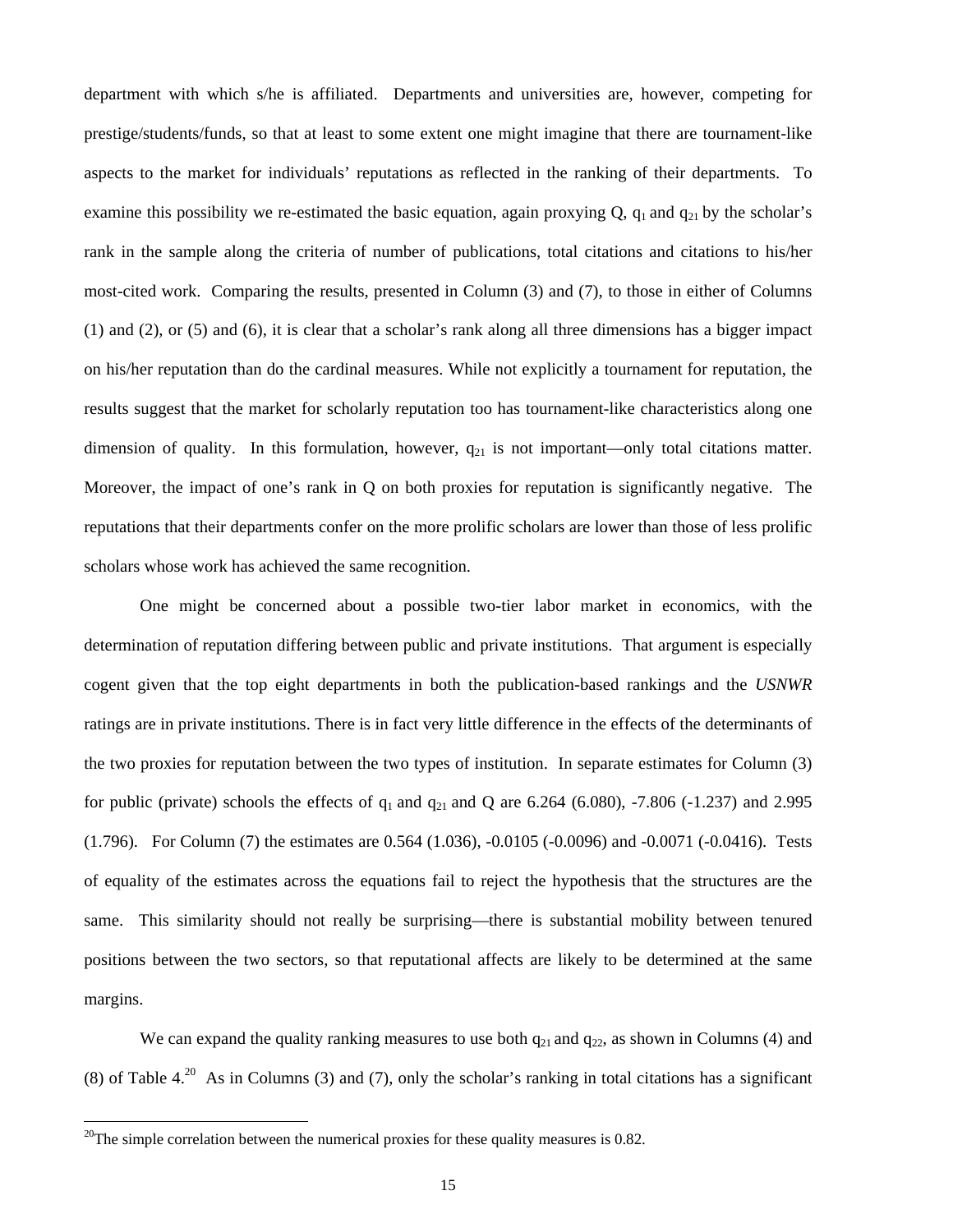effect on the proxies for reputation. There is no evidence of a significant additional impact of either the most- or second-most-cited paper. What matters for reputation is the overall quality of the works that an author has produced.<sup>[21](#page-18-0)</sup>

Relying on the formulations in Columns (3) and (7), we examined how the proxies for reputation are affected by quantity and quality at different levels of the publication-ranking and the *USNWR* rating. of quality. In other words, do their effects on reputation differ at the margin depending on the scholar's ability to generate reputation at different levels? Quantile regressions at the  $75<sup>th</sup>$  percentile, the median and the 25<sup>th</sup> percentile of the quality rankings of departments suggest that there are few differences in the effects of the significant variables,  $q_1$  and  $Q$ , at these quantiles. The importance of total quality, and the negative impact of quantity, pervades the distribution. The same conclusions are produced from separate least-squares regressions on individuals in the upper and lower halves of the publication-based rankings and the *USNWR* ratings. The absence of important differences at the quantiles suggests that the demand functions for reputation may be homothetic.

While the effects of total quality and quantity have statistically significant (in opposite directions) effects on these proxies for reputation, the sizes of the effects are at least as important. Using the distributions in Table 2 and the estimates in Columns (3) and (7) of Table 4, we can calculate the impacts of changes in these measures. Taking the publication rankings, a move from the  $25<sup>th</sup>$  to the  $75<sup>th</sup>$  (5<sup>th</sup> to 95<sup>th</sup>) percentile in  $q_1$  increases the ranking by 42 (75). Using the *USNWR* ratings, the same changes generate effects of 0.62 (1.11) on the rating. The interquartile change thus increases the reputational proxies by about 2/3 of a standard deviation, while a change from the  $5<sup>th</sup>$  to the 95<sup>th</sup> percentile would move one's reputation nearly from the middle to near the top of the range. Increases in Q significantly reduce the reputational proxies, but the effects are smaller but still substantial: -18 (-32) in the publication ranking, -0.15 (-0.27) in the *USNWR* rating.

In Section II we argued that our estimates are tracing out the hedonic locus between scholarly efforts that generate quantity and various dimensions of quality and the scholarly reputation that they

<span id="page-18-0"></span><sup>&</sup>lt;sup>21</sup>The partial correlation coefficient between  $q_1$  and the vector  $q_{21}$  through  $q_{25}$  is 0. 974, making it difficult to move beyond the estimates presented in Column (4).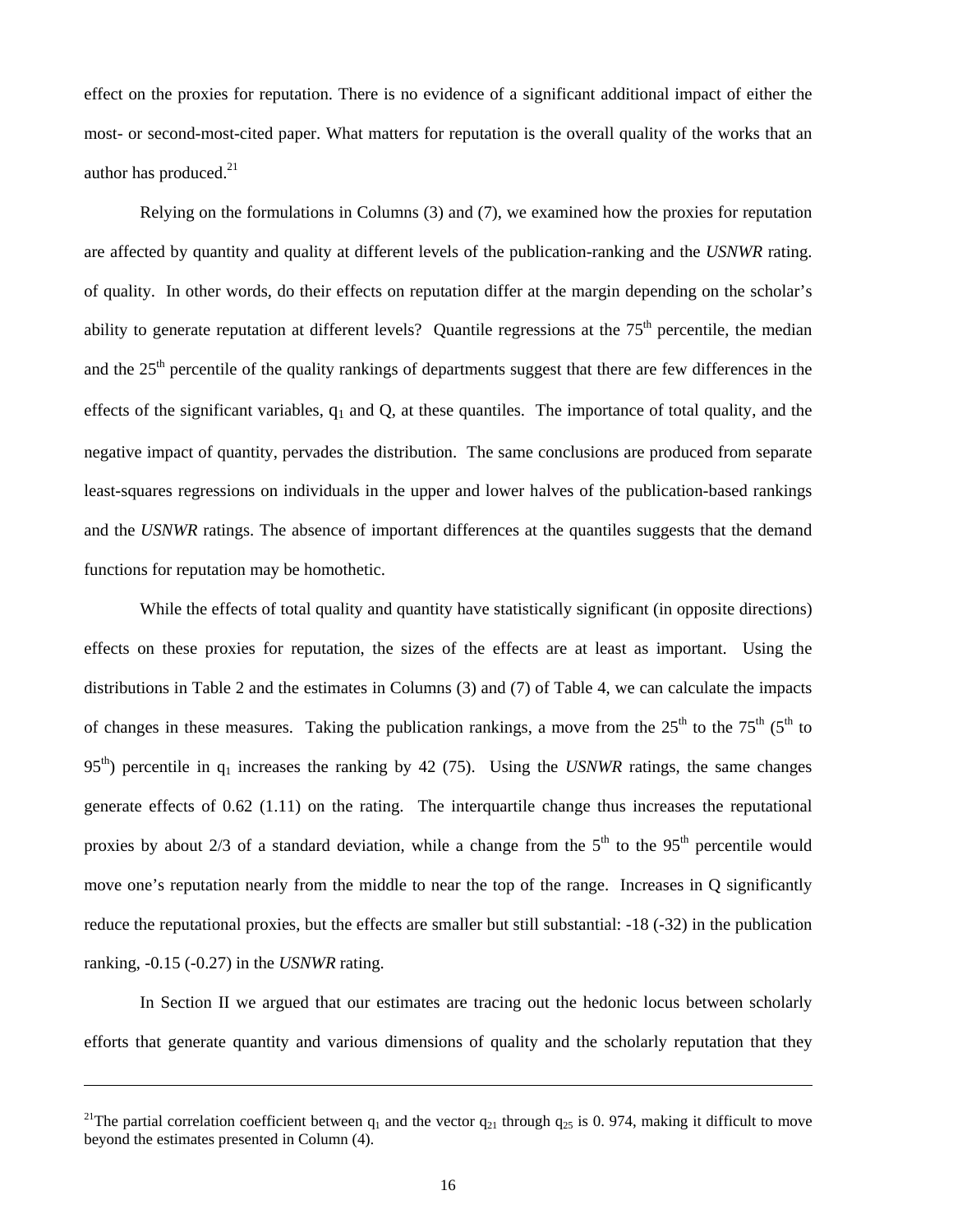produce. To what extent can we interpret the estimates as reflecting the preferences of buyers of quantity and quality in this reputational market? This depends on the extent to which scholars (suppliers of reputation) can substitute along the different margins of quality, and between quantity and quality. If each produces along a (possibly personal) Leontief-type function, then the estimates that we have presented of the market locus reflect only the values that buyers attach to the determinants of reputation, given the fixed supply along each margin. If suppliers are able to substitute along these margins, then the failure of the market returns to be equated at all margins (the facts that overall quality generates extra rewards and that quantity *per se* has no or even a negative impact) suggests either that suppliers are unaware of the differential returns or that they cannot fully substitute at all margins. Either way, the possible existence of some substitution by suppliers of reputation along these margins implies that, if anything, our results understate the degree of inequality of the partial derivatives in the demand functions  $R^{\text{D}}_{\;\;i}$  .

# *C. Using Mobility to Bound Reputation*

An additional way of examining the roles of quantity and quality in generating reputation using schools' reputational ratings is to study the quality of the department into which new full professors were hired between 1993 and 2007. We assume here that the decision to hire a new full professor, either from outside or by granting tenure to an untenured professor, reflects decision-makers' beliefs that the person will add to the reputation of the department (his/her reputation is at least that of the collective's average without him/her). Accordingly, a lower-bound measure of the individual's reputation is the reputation of the department some time shortly before s/he joined it

Table 5 shows the distribution and some statistics describing the 308 sample members who became tenured as full professors at one of the 88 schools between 1993 and 2007. 40 percent were promoted internally; of the other 60 percent, nearly one-third were hired from unranked departments, from non-U.S. institutions or from outside academe. Of the remaining 40 percent, roughly half moved from schools that were lower in the publication ranking than their current position.

For the scholars in our sample who moved between schools from 1993 to 2007 or who entered the economics labor market after 1992, we relate the 1993 NRC quality rating to the variables included in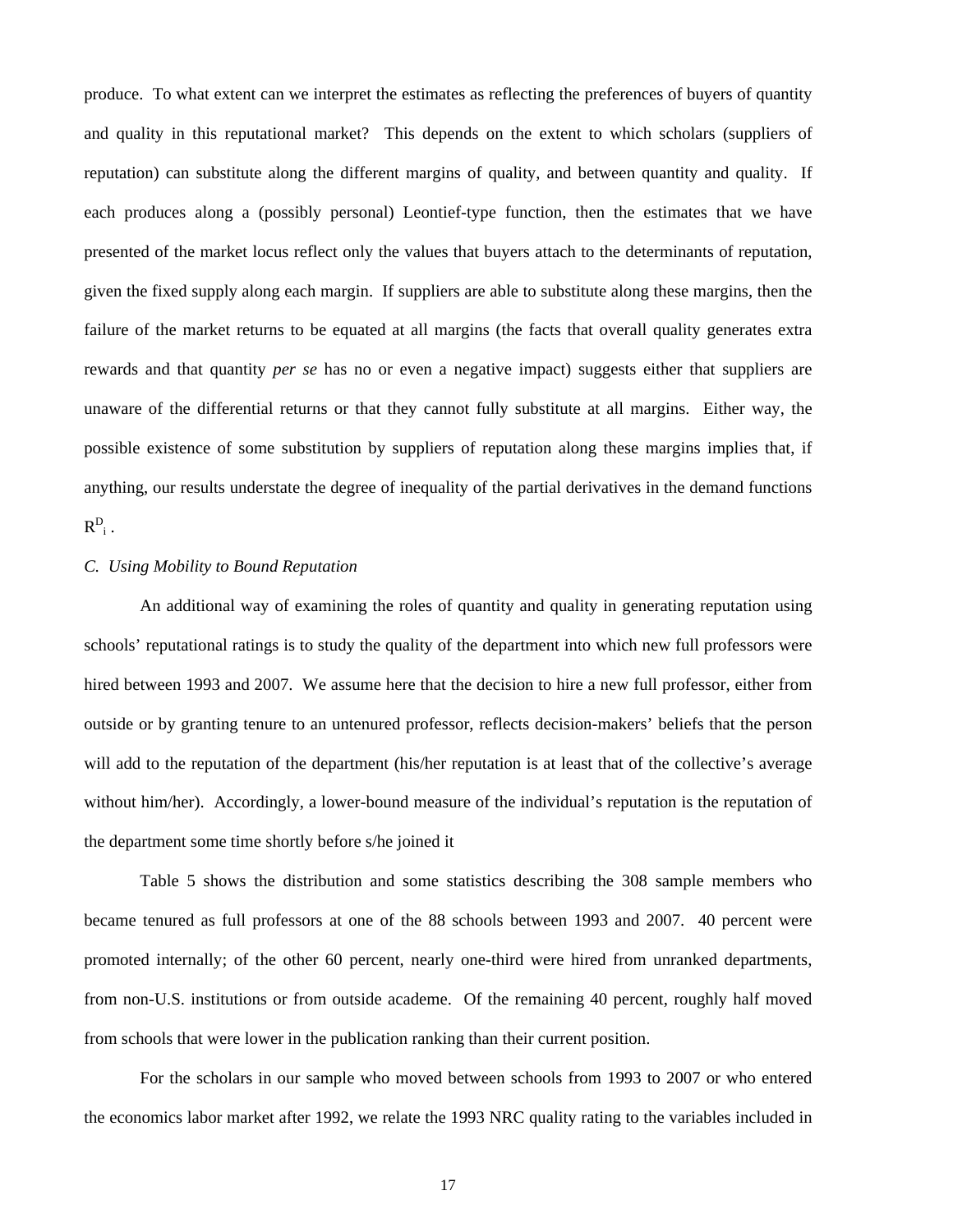the equations presented in Table 4. The scholarship of these 308 sample respondents could not have affected the quality rating of the school in 1993. Thus relating the 1993 NRC rating to the individuals' efforts is an even cleaner measure of the impact of the quantity and quality inputs on reputation than that used in the previous sub-section, under the maintained assumption that schools will not hire or tenure scholars who reduce their reputations.

The estimates are shown in Table 6. As in all the estimates based on other measures of departmental reputation as proxies for the lower bound on the scholar's reputation, using rankings of the quality and quantity inputs describes the determinants of reputation better than cardinal measures. Also as before, there is a negative relationship between this proxy for reputation and the scholar's ranking in the distribution of Q. As with all the other measures that we have examined in this Section, merely writing more papers, conditional on the overall quality of one's work, generally reduces one's reputation. As the results in Columns (1)-(3) show, only  $q_1$  significantly increases what we have identified as the lower bound of the scholar's reputation. Moreover, as in nearly all our other efforts to describe various proxies for reputation, the marginal effect of additional quality is diminishing; and, as before, increasing  $q_{21}$  has essentially no effect on reputation—only the total number of citations matters.

# **VI. The Non-Reputational Returns to Quality and Quantity**

#### *A. The Impact on Mobility*

Assuming as we have that universities seek to maximize their reputations through the reputations of their faculty, one would expect that we would observe the same effects of our measures of quality and quantity on the payoffs that universities offer to attract and/or retain faculty. Thus we initially examine the impact of these measures on the likelihood that an individual whose first publication appeared before 1987 was hired with tenure between 1993 and 2007. Of the full professors in the sample 913 presumably could have moved with tenure to the department in which they are now located. Of those eligible for inclusion in the sub-sample by this criterion, in 2007 20 percent were at departments different from the one that employed them in 1992.

In Table 7 we report the results of estimating probits describing whether one of the members of this sub-sample moved during this fourteen-year period, as determined by the number of publications and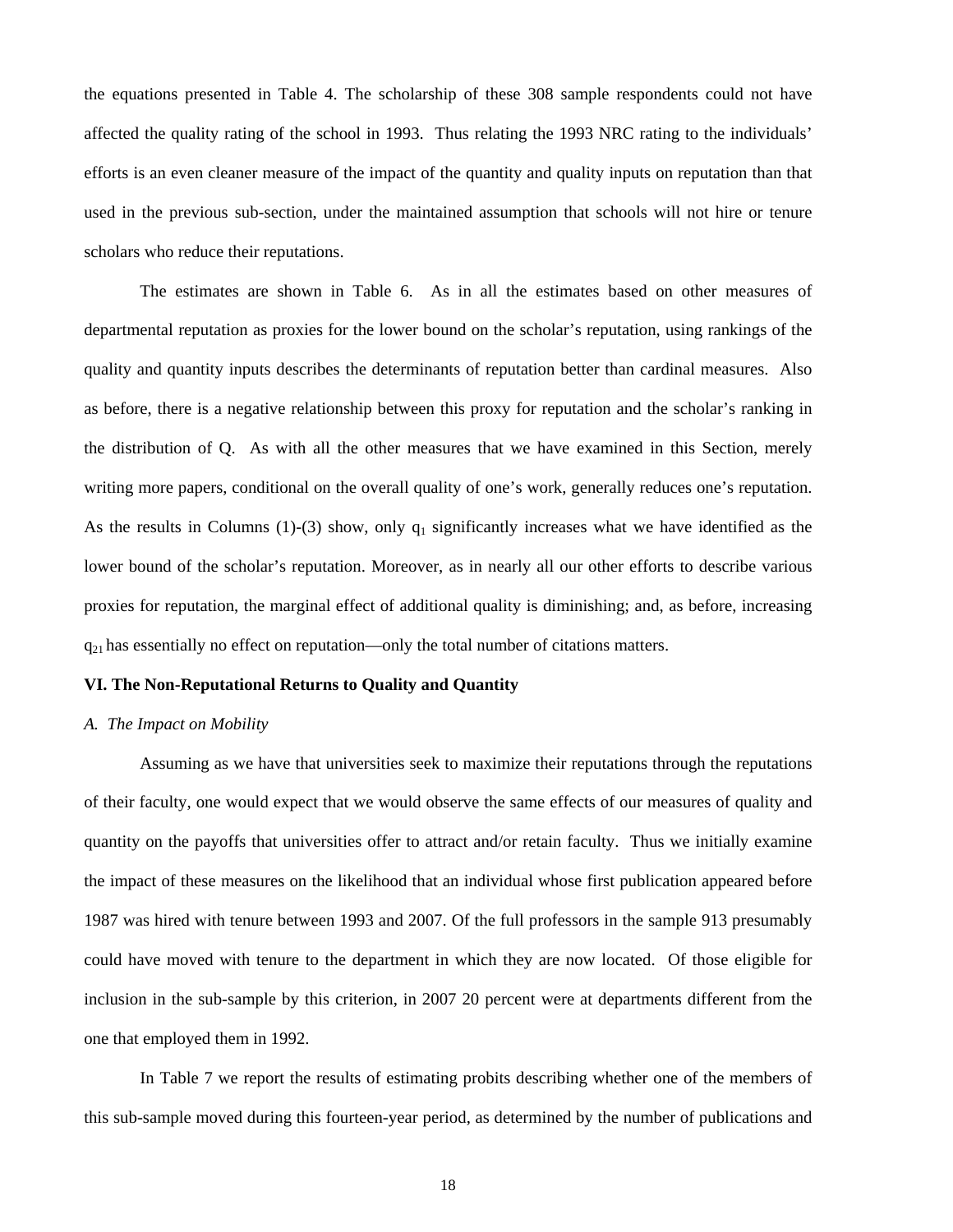several dimensions of their quality. That English-educated faculty members are significantly less likely to move is unsurprising: The foreign-born presumably are earlier in the process of searching for a good employment and/or geographic match. As in the estimates of its effect on the various proxies for reputation, greater general quality makes mobility more likely; and having one's scholarly recognition concentrated on one study has no significant impact.

The crucial difference here is that the probability of moving is strongly positively related to the number of publications one has generated. This result may merely reflect the fact that movers are a doubly selected sample: While they have to meet at least the reputational median of the department that hires them, other scholars may have at least as high a reputation but reject mobility, either because they reject formal job offers or because it is known that they do not seek them. There are other explanations, and we consider them in the general context of additional evidence on non-reputational outcomes.

Of the 308 faculty who moved or were newly tenured, Table 5 showed that 181 were movers, and of these 130 came from within ranked schools. Movements up and down the quality ladder were roughly equal, and the range of mobility was huge. The question is how the quality and quantity measures affected the size of the change in the quality of the department with which the scholar was affiliated. We estimate an ordered probit dividing the set of 130 rank-changers into those who improved by at least 10 ranks, those whose ranking changed only marginally, and those whose ranking fell by at least 10. We present estimates of the ordered probits in Column (1) of Table 8. None of the parameter estimates is statistically significant, although Q approaches significance and is surprisingly positive.

Additional evidence on this is provided by the probits in Columns (2) and (3), the first of which defines an indicator equaling 1 if the person's ranking improved by at least 10, the second of which defines an indicator equaling 1 if his/her ranking declined by at least 10. Again no estimated parameter on  $q_1$  or  $q_{21}$  is statistically significant; but the impact of Q for those whose position improved is statistically significant and positive. As with the probability of moving, the probability of moving up is determined chiefly not by quality but by the sheer volume of output.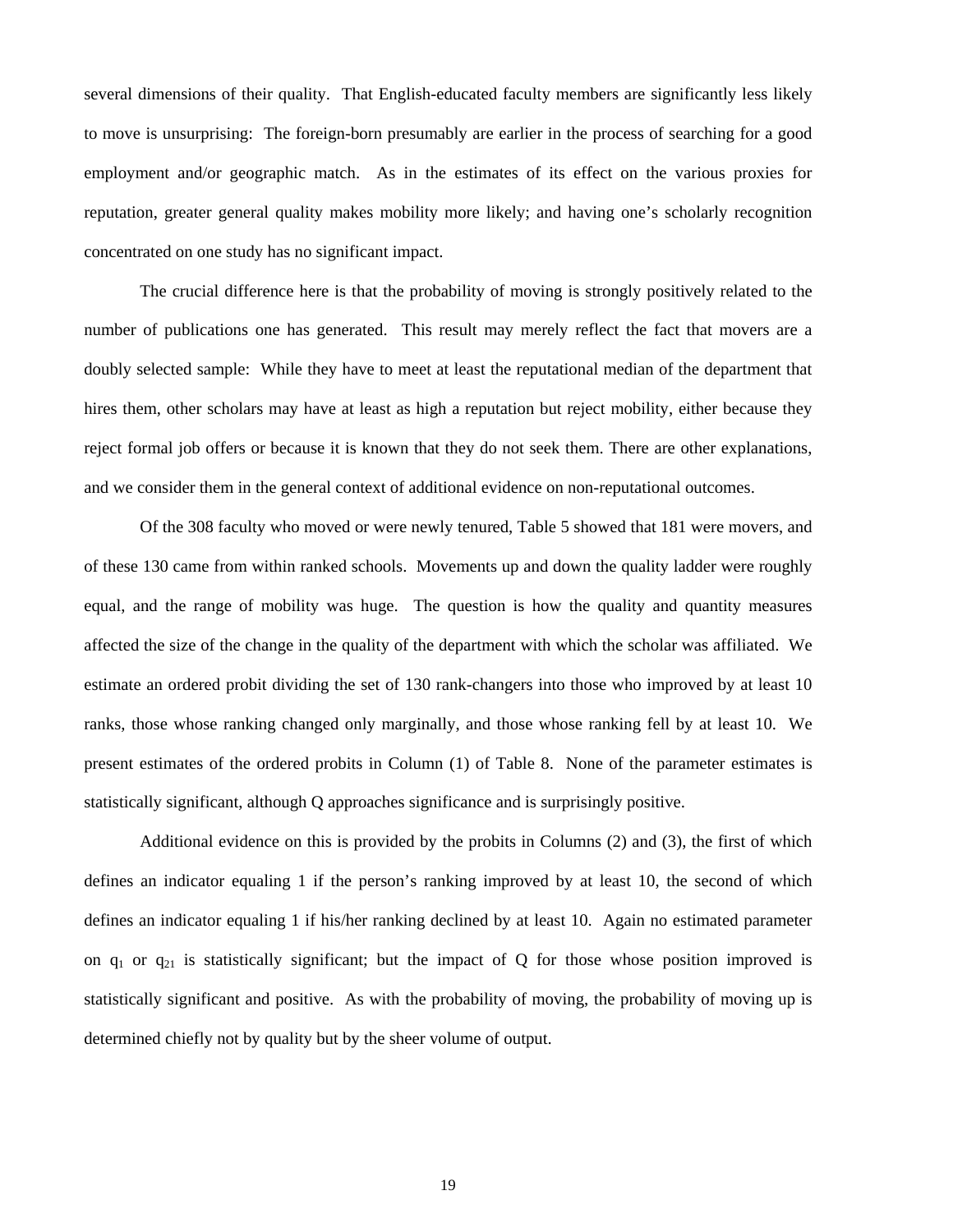#### *B. The Impact on Salary*

 $\overline{a}$ 

To examine more closely this apparent disconnect between the determinants of individuals' reputations and the determinants of individuals' non-reputational returns, we examine the salary data that we collected for 2007-08 for full professors in 43 public universities. Although we only have salary data on 42 percent of the economists comprising our sample, this group of faculty members at public universities should be sufficiently large to allow us to explore a comparison of the impacts of  $O$ ,  $q_1$  and q21 on salary to their impacts on reputation.

We stress that the observations that we use in this sub-section are not a random sub-sample: Unsurprisingly, since private universities are typically higher-ranked, the members of the sub-sample have fewer citations in total (median of 250 compared to 310 in Table 2), fewer citations to their mostcited paper (median of 57 compared to 71), but nearly the same number of papers (median of 22 compared to 24).<sup>22</sup> Moreover, we could not obtain salary information on 10 of the 53 public institutions in the sample, and those individuals on whom we have usable salary and citations data have statistically insignificantly lower averages of Q,  $q_1$  and  $q_{2n}$  than those public-university faculty members on whom we do not have salary information.

Regressions of the logarithms of nine-month salaries against the same combinations of citations and publications measures used in the previous sections are shown in Columns (1)-(3) of Table 9. The usual control variables are included too, along with school fixed effects.<sup>23</sup> As with the reputational measures, salaries are described better by ranks in citations in total and to top-cited papers than by raw numbers. Thus we concentrate on the results in Column (3). As before, total citations have a significant positive effect on salary. The effect is not small: Going from the  $25<sup>th</sup>$  to the  $75<sup>th</sup>$  percentile of total citations in this sub-sample raises salary by 33 percent, and from the  $5<sup>th</sup>$  to the 95<sup>th</sup> by 67 percent (on a mean of \$150,200).

<span id="page-22-0"></span> $^{22}$ Indeed, the distributions of citations and numbers of publications are similar below the median, but the overall distributions have longer right tails.

<span id="page-22-1"></span> $23$ While the vector of fixed effects is highly significant statistically, its inclusion changes none of the inferences about the impacts of the citations and publication measures on salary. The results are also qualitatively nearly identical if we replace the school fixed effects with the departmental rankings and ratings used in the previous section; and the correlation of ranking (rating) with average salary is 0.80 (0.84).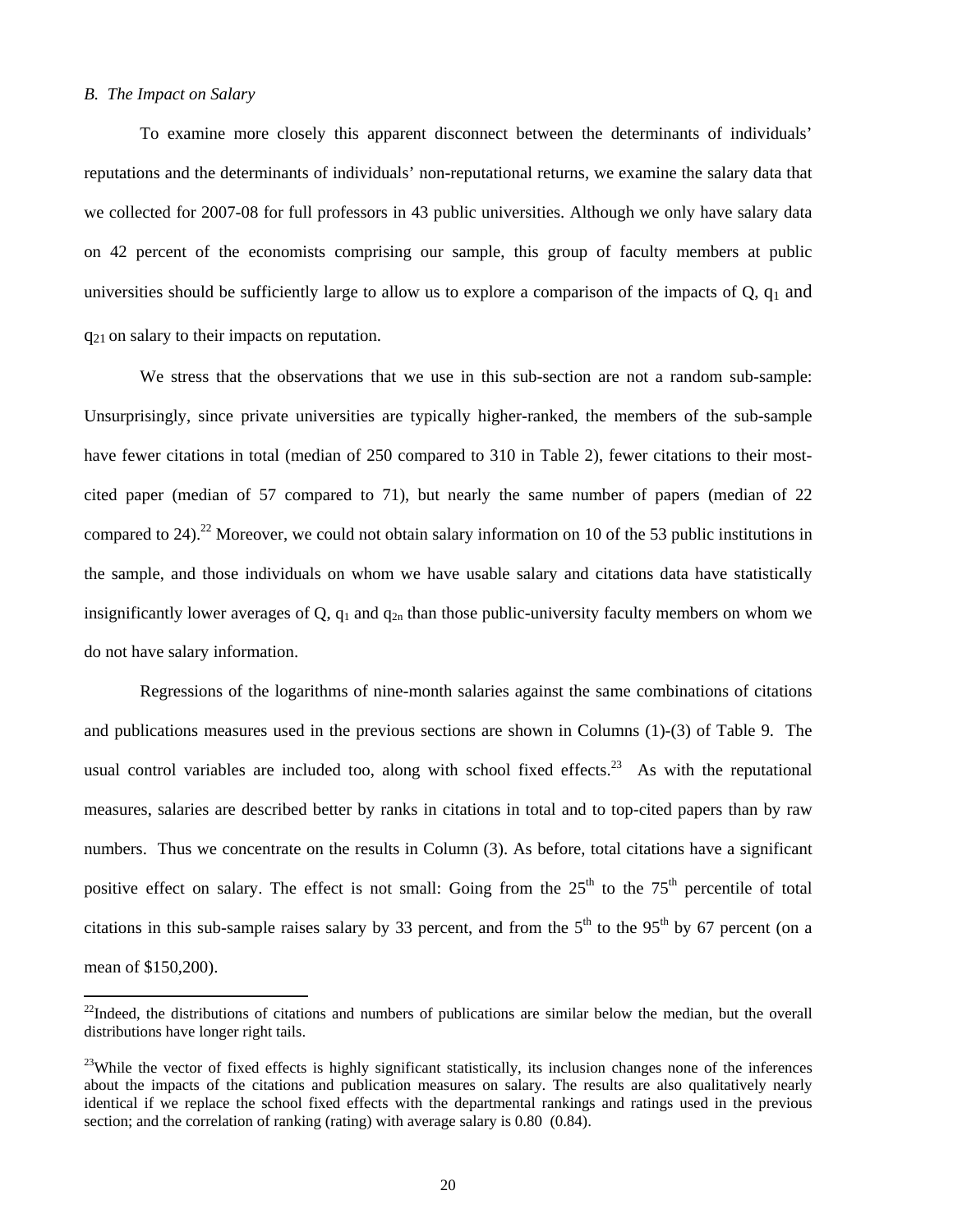Unlike its impact on reputation, which for some of the proxies was positive, as in the results in the previous sub-section there is no significant additional effect of citations to the author's most-cited paper—indeed, it seems to have less of an effect on salary than citations to the scholar's other work. Moreover, unlike the results on direct measures of reputation, but like that on the probability of moving and the quality of the move, and as shown in some studies of academic salaries, Q has a positive and statistically significant effect on salary. The effect is moderate: Going from the  $25<sup>th</sup>$  to the  $75<sup>th</sup>$  ( $5<sup>th</sup>$  to the  $95<sup>th</sup>$ ) percentile of Q increases salary by 6 (10) percent), but it stands in sharp contrast to the results on reputation itself in this study.

One might be concerned that the results on salary arise simply because the sub-sample differs along quality dimensions from the overall sample. To examine this possibility, in Columns (4)-(6) of Table 9 we re-estimate the equations in Columns (6) of Table 3 and (3) and (7) of Table 4, here using only the sub-sample of public university faculty on whom we have salary data.<sup>24</sup> The impacts of Q and  $q_1$ on *Fellow* are smaller in absolute value in this sub-sample, but they are qualitatively not that different from those for the entire sample. The estimated impacts of the quality and quantity measures on departmental rankings and ratings are nearly identical in this sub-sample to those in the entire sample. Overall the results suggest that the effect of Q on the proxies for an individual's reputation is at the very least quite different from its effect on his/her salary.<sup>25</sup>

Although some of their determinants are the same, clearly reputation does not translate directly to salary nor can they be equated (Moore *et al*, 2001). The contrast between the effects of Q in Column (3) and in Columns (4)-(6) thus poses an interesting conundrum: Why should universities pay off on something—the sheer volume of production—that, as our results demonstrate, does not raise and may even reduce an individual's reputation? There are two general categories of explanation for this

<span id="page-23-0"></span><sup>24</sup>We do not use *Honored* here, as only 5 of the 564 observations received an honor, while 63 are *Fellows*.

<span id="page-23-1"></span><sup>&</sup>lt;sup>25</sup>These results are not a matter of somehow different salary determination for younger and older full professors. Re-estimating the specification in Column (3) on the large majority of the sample who received their doctorate before 1987 hardly changes the results. Nor are salaries lower, other things equal, as a compensating differential for those who have better reputations: For those scholars for whom  $Fellow = 1$ , in re-estimates of Column (3) salaries are a significant 10 percent higher, other things equal; but the qualitative impacts of  $Q$ ,  $q_1$  and  $q_{21}$  are unchanged. No doubt suppliers trade off honorifics for pecuniary returns in compensation packages (see Besley and Ghatak, 2008), but their honorifics are also rewarded by the market.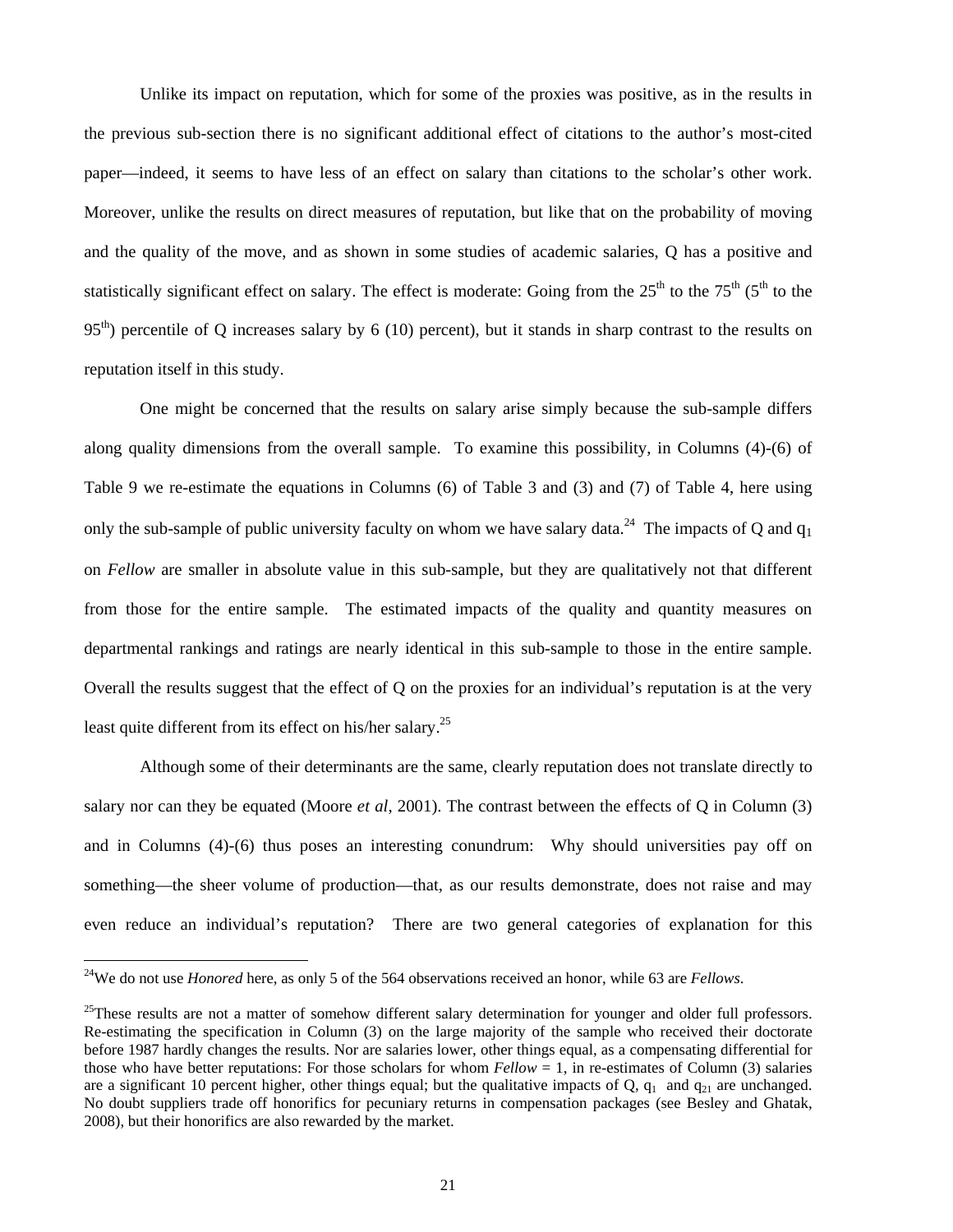remarkable difference: 1) The information available to those who determine salaries differs from that available to the demanders of reputation generally; and 2) There are unobservable factors correlated with Q that make scholars who produce a lot of output more productive in ways that do not affect or even lower their reputations.

We can test various explanations under the first general rubric. One possibility is that those who determine salaries are unaware of citation information or do not take it into account, so that Q provides the only signal of productivity (remember that Q and the q measures are positively correlated). As one effort to examine this possibility, we surveyed individuals in the departments used in this sub-section, obtaining data on whether information on recent accepted/published work, and/or recent citations, is collected for use in determining annual salary changes.<sup>26</sup> We obtained responses from all 43 departments, with the unsurprising result that all obtain information on publications; but only 8 departments, covering 126 of the 564 individuals included in the estimates in Table 9, obtain information on annual citations. The contrast between the results on salary and reputation may therefore simply arise from most schools ignoring citation information in salary-setting.

If these results stem from the failure of most institutions to obtain information on citations, we would expect to see that the number of publications affects salary determination less in those departments that do collect citations data, while total citations and citations to the most-cited paper have greater effects there. Adding interactions of an indicator for collecting citations data with Q,  $q_1$  and  $q_{21}$  to Column (3) of Table 9, as shown in Column (1) of Table 10 we find that none of the interactions has a t-statistic above one, and the vector of interactions is statistically insignificant. Entering each interaction term separately does not alter the conclusion. While some schools do collect citation data when salaries are determined, having that information available does not seem to alter the effects of the determinants of salaries.

A related possibility is that the locus of control of salary-setting may differ across the 43 institutions, with salary-setting in departments that are part of relatively homogeneous colleges paying

<span id="page-24-0"></span><sup>&</sup>lt;sup>26</sup>The e-mail questionnaire was: "In doing annual merit/salary reviews, what information is requested from faculty members in your Department? 1) List of articles accepted and/or published during the year—YES or NO. 2) List or count of citations during the year to published or unpublished work—YES or NO. Please delete the incorrect answer to each of these two questions."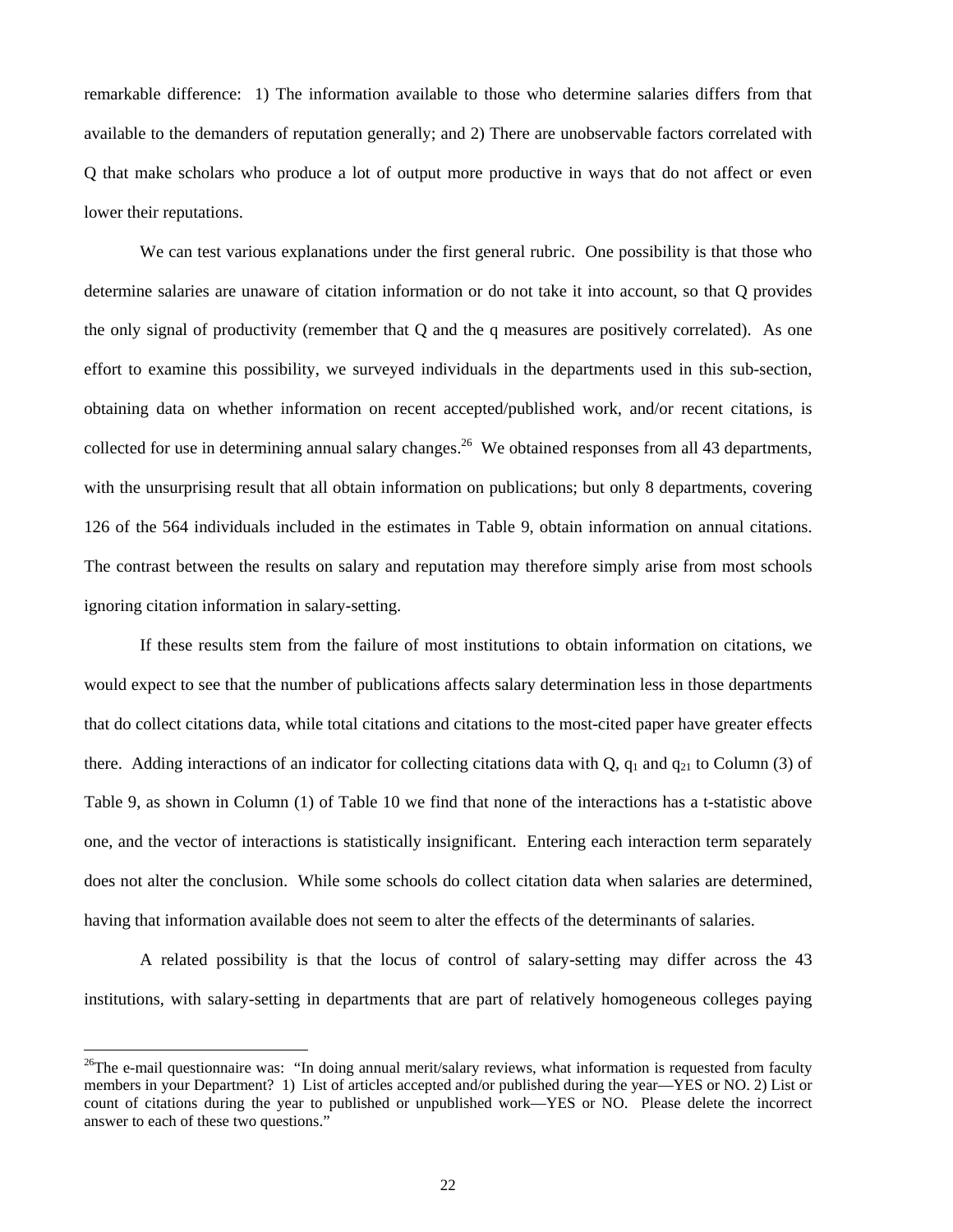less attention to Q, since other departments in the unit have similar production technologies and internal systems of evaluation. To examine this possibility we created an indicator for those departments that are part of large general colleges (typically called Arts and Sciences, Liberal Arts, etc.), equaling 1 for 41 percent of the observations used in the estimates in Table 9. The results of interacting this indicator with the quality and quantity measures are shown in Column (2) of Table 10. Again, none of the interactions has a t-statistic above one, and the entire vector is insignificant.  $27$ 

Another explanation may be that the salaries of those who have moved into a department are determined differently from those of stayers (although the evidence in the previous sub-section suggested the same effects on the probability of moving that we have observed here on salaries), with the determination of movers' salaries being more responsive to Q and less to the quality measures. For the reduced sample who could have moved from another institution, we interacted the indicator of movement with the quality and quantity measures, with the results presented in Column (3) of Table 10. Again none of the individual interactions is significant, nor is the entire vector of interactions as a group.<sup>28</sup>

None of the testable explanations based on access to information can explain the conundrum. One (untestable) possibility under the second rubric is that the same personality characteristics that lead scholars to churn out many papers are correlated with other characteristics that generate high salaries and make them more likely to move. Some of the correlations may be with characteristics that might be viewed as desirable. For examples, those who write a lot might also be energetic or even better teachers, might be more active departmental citizens, and/or less troublesome and more stable colleagues. Some might be viewed as undesirable—they might agitate more successfully for salary increases, either by soliciting and receiving job offers and/or by clever negotiation with their current employer.

<span id="page-25-0"></span> $^{27}$ One might also guess that higher-ranked schools pay more attention to total citations, which as we showed are the major determinant of reputation, and less to Q. Re-estimating the equation in Column (3) of Table 9 by adding the interactions of the department's ranking (rating) with  $Q$ ,  $q_1$  and  $q_{21}$  suggests that this is not the case in this subsample. The interaction terms were insignificant individually and as a group,  $F(3, 550)=0.92$ ,  $(F(3, 348)=0.64)$ .

<span id="page-25-1"></span> $28$ The main effect of the indicator for moved was highly significant and implied that, other things equal, those who had moved earned 14 percent more per year than otherwise identical faculty who had not. This result is consistent with the Ransom's (1993) findings on the relation between academic salaries and job tenure.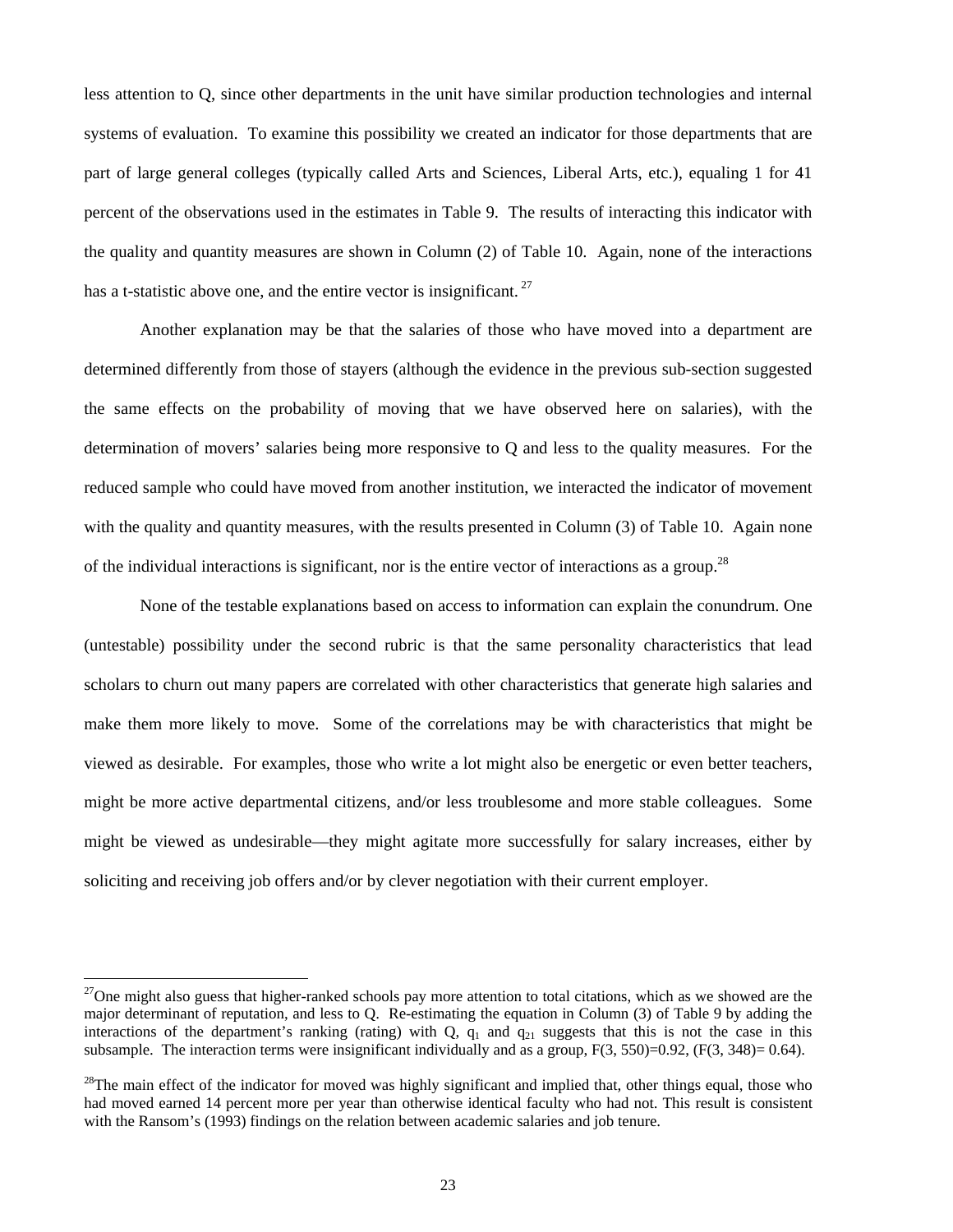A final explanation combines both informational inadequacy and unobservables. Assume that each supplier of reputation produces along a stochastic Leontief production function, so that each paper has the same probability of being an important contribution, but some are of higher quality than others. Then a higher quantity, indicative of more effort (more draws from the person's distribution) indicates that the scholar is more likely to produce a high-quality piece of research. Quantity itself becomes an indicator of future quality. Clearly this explanation is not testable, but it might rationalize the findings that the quantity of scholarly output *per se* has negative effects on reputation but positive effects on mobility and salary.

#### **VII. Conclusions**

We have used the careers of academic economists as a simulacrum for studying the determinants of reputation. Reputation is a nebulous concept, and for that reason we have been compelled to find a number of proxies for it, none of which, we admit, could possibly capture the idea fully. Our focus has been on the relative roles of what might be characterized as the number of attempts to establish reputation, the number of actual impressions made on those who might determine one's reputation and the distribution of those impressions across their number. We proxy the number of attempts by the number of papers a scholar has published, their impressions by the number of times those published works are cited, and their distribution by the concentration of citations on one or several published papers.

Although the evidence is somewhat mixed, it appears that, at least in this example, simply attempting to establish a reputation by writing more papers has no impact on a large number of proxies for reputation and very possibly even a negative effect. It does, however, affect the likelihood that a scholar is able to change jobs, and it also raises salaries in the sub-sample we have used. The major determinant of reputation—what is rewarded in this particular academic reputational market—is the interest that a scholar's work generates among his/her peers. There is at most only weak evidence that the concentration of impressions on a single piece of work—one article, in this case—generates additional increases in one's reputation. Finally, we also find evidence that this reputational market has tournamentlike aspects—one's ranking along the dimension of overall quality appears to describe one's reputation better than do one's absolute achievements along this dimension.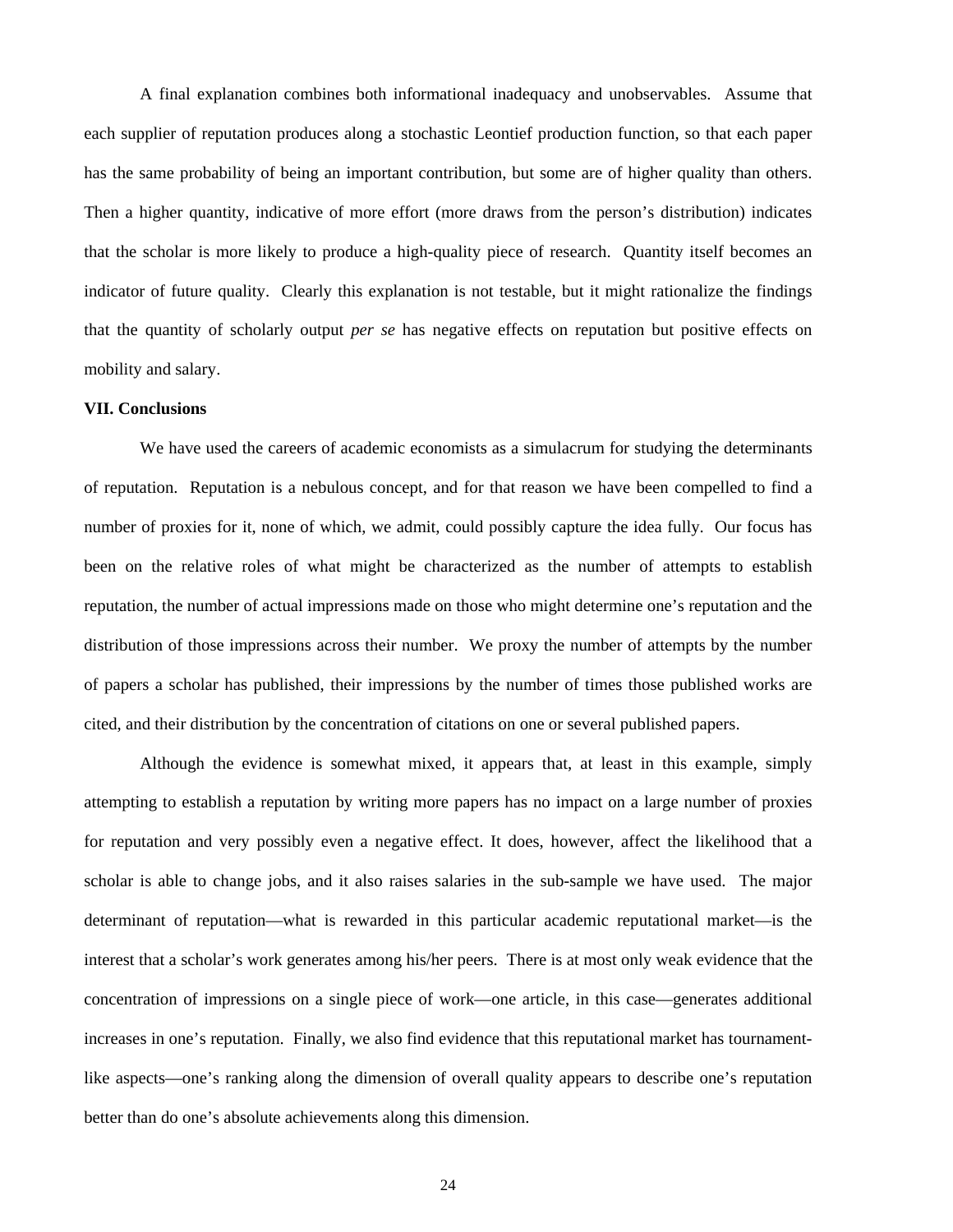With the disconnect between the determinants of reputation and the determinants of salary, assuming that the goals of universities are best achieved by enhancing their reputation rather than by paying for characteristics that do not enhance reputation, there may be an opportunity for university administrators to reallocate resources in salary-setting and improve their institutions' positions. Paying off at the margin more on reputation and less on the quantity of publications would be a sensible approach. One would think that, with the recognition of this disconnect, we would see markets working to remove these differences at the margin.<sup>[29](#page-27-0)</sup>

While our example is obviously quite specific, the general view of a market in which various characteristics are implicitly supplied and purchased and interact to generate reputation seems useful in a variety of other reputational markets. Any labor market in which the participants' output can be identified would appear equally amenable to studying the quantity/quality determinants of reputation. The establishment of reputation in other academic disciplines and in the professions (attorneys and physicians being obvious examples for which overall measures of reputation are readily accessible) can *mutatis mutandis* be analyzed using essentially the same methods that we have used here; and the nature of reputation in artistic/creative activities is similar enough to that in academic disciplines to make studying it using approaches like the one here worth pursuing. Also, the reputations of restaurants, and perhaps other retail outlets, might be studied in the same way. The main points are that it is useful to view the establishment of reputation as stemming from market interactions and that the various determinants of reputation can be analyzed in a wide variety of real-world contexts.

<span id="page-27-0"></span> $^{29}$ If general managers of major league baseball teams can recognize these profit opportunities, as they seem to have (see Hakes and Sauer, 2006), one would think that department and university administrators would also be able to do so.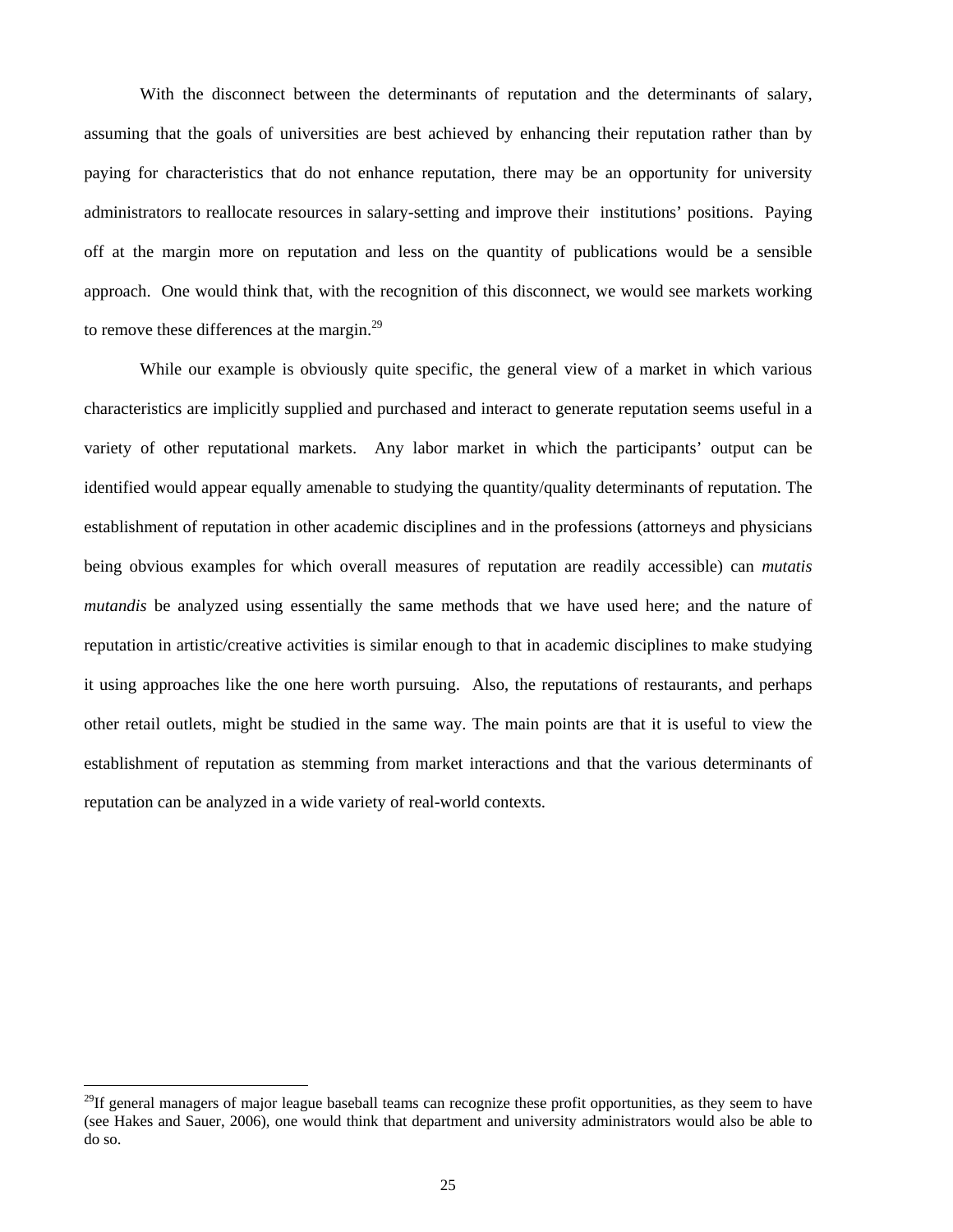#### **REFERENCES**

- Michelle M. Arnold and D. Stephen Lindsay. 2002. "Remembering Remembering," *Journal of Experimental Psychology: Learning, Memory and Cognition*, 28(3), 512-529.
- Kaushik Basu. 1989. "A Theory of Association: Social Status, Prices and Markets," *Oxford Economic Papers*, 41(4), 653-671.
- Timothy Besley and Maitreesh Ghatak. 2008. "Status Incentives," American Economic Association, *Papers and Proceeding*s, 98(2), 206-211.
- George Borjas. 1987. "Self-Selection and the Earnings of Immigrants," *American Economic Review*, 77(4), 531-553.
- Bernt Bratsberg, James Ragan and John Warren. 2009. "Does Raiding Explain the Negative Returns to Faculty Seniority?" *Economic Inquiry*, forthcoming.
- Ana Cardoso, Paulo Guimaraes and Klaus Zimmermann. 2008. "Comparing the Early Research Performance of Ph.D. Graduates in Labor Economics in Europe and the USA," IZA Discussion Paper No 3898, December 2008.
- Jonathan Cole and Stephen Cole. 1973. *Social Stratification in Science*. Chicago: University of Chicago Press.
- CSWEP. 2009. *Newsletter*, Winter, p. 10.
- Liran Einav and Leeat Yariv. 2006. "What's in a Surname? The Effects of Surname Initials on Academic Success," *Journal of Economic Perspectives*, 20(1), 175-188.
- David J. Faurot and Stephen McAllister. 1992. "Salary Arbitration and Pre-Arbitration Negotiation in Major League Baseball," *Industrial and Labor Relations Review*, 45(4), 697-710.
- Marianne A. Ferber. 1986. "Citations: Are They an Objective Measure of Scholarly Merit?" *Signs*, 11(2): 381-389.
- John Hakes and Raymond Sauer. 2006. "An Economic Evaluation of the *Moneyball* Hypothesis," *Journal of Economic Perspectives*, 20(3), 173-186.
- Daniel S. Hamermesh, George E. Johnson and Burton A. Weisbrod. 1982. "Scholarship, Citations and Salaries: Economic Rewards in Economics," *Southern Economic Journal*, 49(2), 472-481.
- Daniel S. Hamermesh and Peter Schmidt. 2003. "The Determinants of Econometric Society Fellows Elections," *Econometrica*, 71(1), 399-407.
- Jorge E. Hirsch. 2005. "An Index to Quantify an Individual's Scientific Research Output," *Proceedings of the National Academy of Sciences,* 102(46), 16569-16572.
- Pantelis Kalaitzidakis, Theofanis P. Mamuneas and Thanasis Stengos. 2003. "Rankings of Academic Journals and Institutions in Economics," *Journal of the European Economic Association*, 1(4), 1346-1366.
- Lawrence M. Kahn. 1993. "Free Agency, Long-Term Contracts and Compensation in Major League Baseball: Estimates from Panel Data," *Review of Economics and Statistics*, 73(1), 157-164.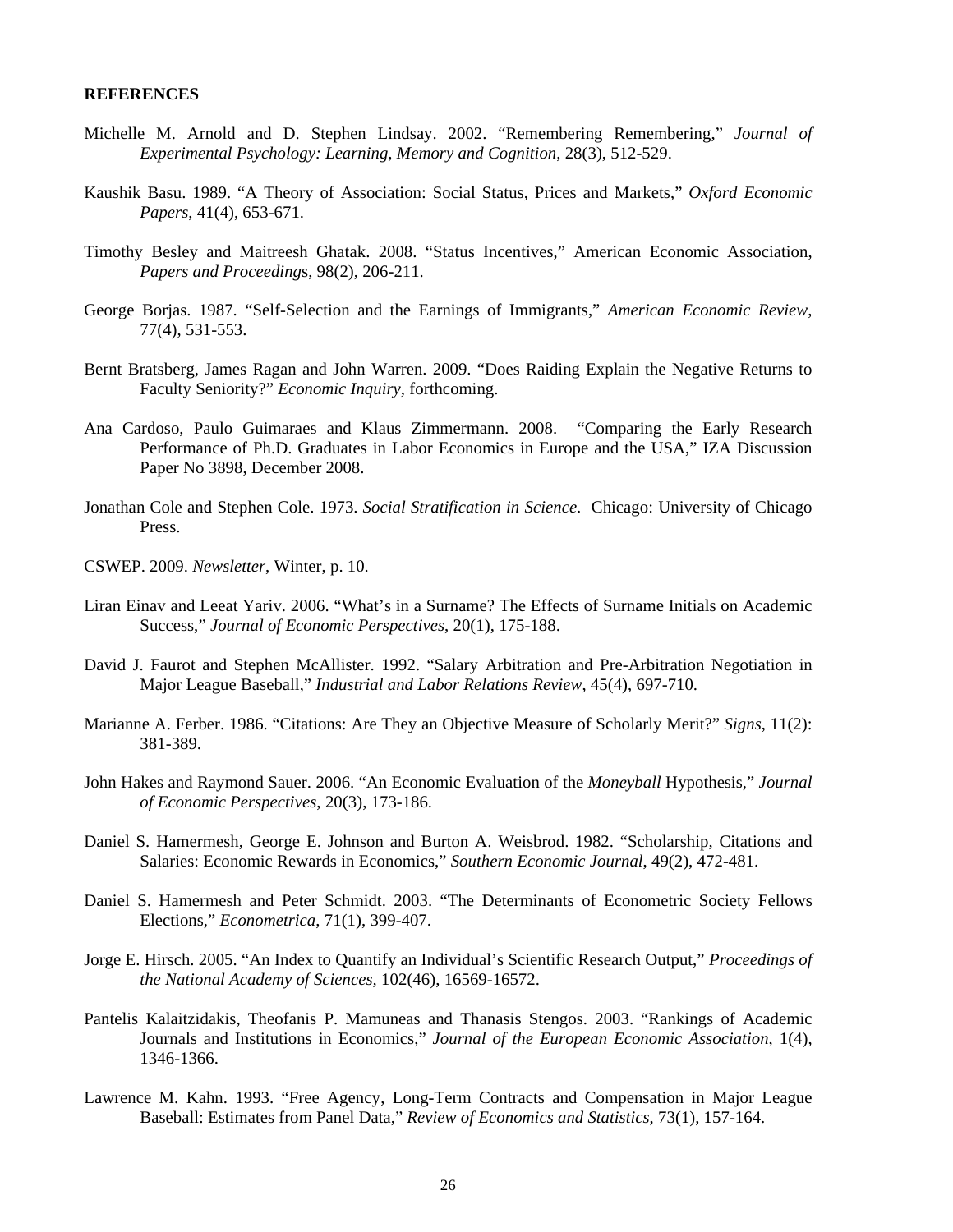- Kenneth Kurtz and Jeffrey Loewenstein. 2007. "Converging on a New Role for Analogy in Problem Solving and Retrieval: When Two Problems Are Better Than One," *Memory and Cognition*, 35(2), 334-341.
- Edward P. Lazear and Sherwin Rosen. 1981. "Rank-Order Tournaments as Optimum Labor Contracts," *Journal of Political Economy*, 89(5), 841-864.
- George Mailath and Larry Samuelson. 2006. *Repeated Games and Reputation: Long-Run Relationships*. New York: Oxford University Press.
- William J. Moore, Robert J. Newman and Geoffrey K. Turnbull. 1998. "Do Academic Salaries Decline with Seniority?" *Journal of Labor Economics*, 16(2), 352-366.

----------------------, ----------------------- and ---------------------------. 2001. "Reputational Capital and Academic Pay," *Economic Inquiry*, 39(4): 663-671.

- National Research Council. 1995. *Research-Doctorate Programs in the United States; Continuity and Change*. Washington: National Academy of Sciences.
- Michael Ransom. 1993. "Seniority and Monopsony in the Academic Labor Market," *American Economic Review*, 83(1), 221-233.
- Sherwin Rosen. 1974. "Hedonic Prices and Implicit Markets," *Journal of Political Economy*, 82(1), 34- 55.

------------------. 1987. "Some Economics of Teaching," *Journal of Labor Economics*, 5(4), 561-575.

- Yianis Sarafidis. 2007. "What Have You Done for Me Lately? Release of Information and Strategic Manipulation of Memories," *Economic Journal*, 117(2), 307-326.
- Aloysius Siow. 1991, "Are First Impressions Important in Academia?" *Journal of Human Resources*, 26(2), 236-255.
- Jeffrey J. Starns and Jason L. Hicks. 2005. "Source Dimensions Are Retrieved Independently in Multidimensional Monitoring Tasks," *Journal of Experimental Psychology: Learning, Memory and Cognition*, 31(6), 1213-1220.
- Steven Tadelis, " What's in a Name? Reputation as a Tradeable Asset," *American Economic Review*, 89 (June 1999): 548-563.
- Jean Tirole. 1996. "A Theory of Collective Reputations (with application to the persistence of corruption and to firm quality)," *Review of Economic Studies*, 63(1), 1-22.
- Endel Tulving and Donald M. Thomson. 1973. "Encoding Specificity and Retrieval Processes in Episodic Memory," *Psychological Review*, 80(5), 352-373.
- Benjamin Ward. 1958. "The Firm in Illyria: Market Syndicalism," *American Economic Review*, 48(4), 566-589.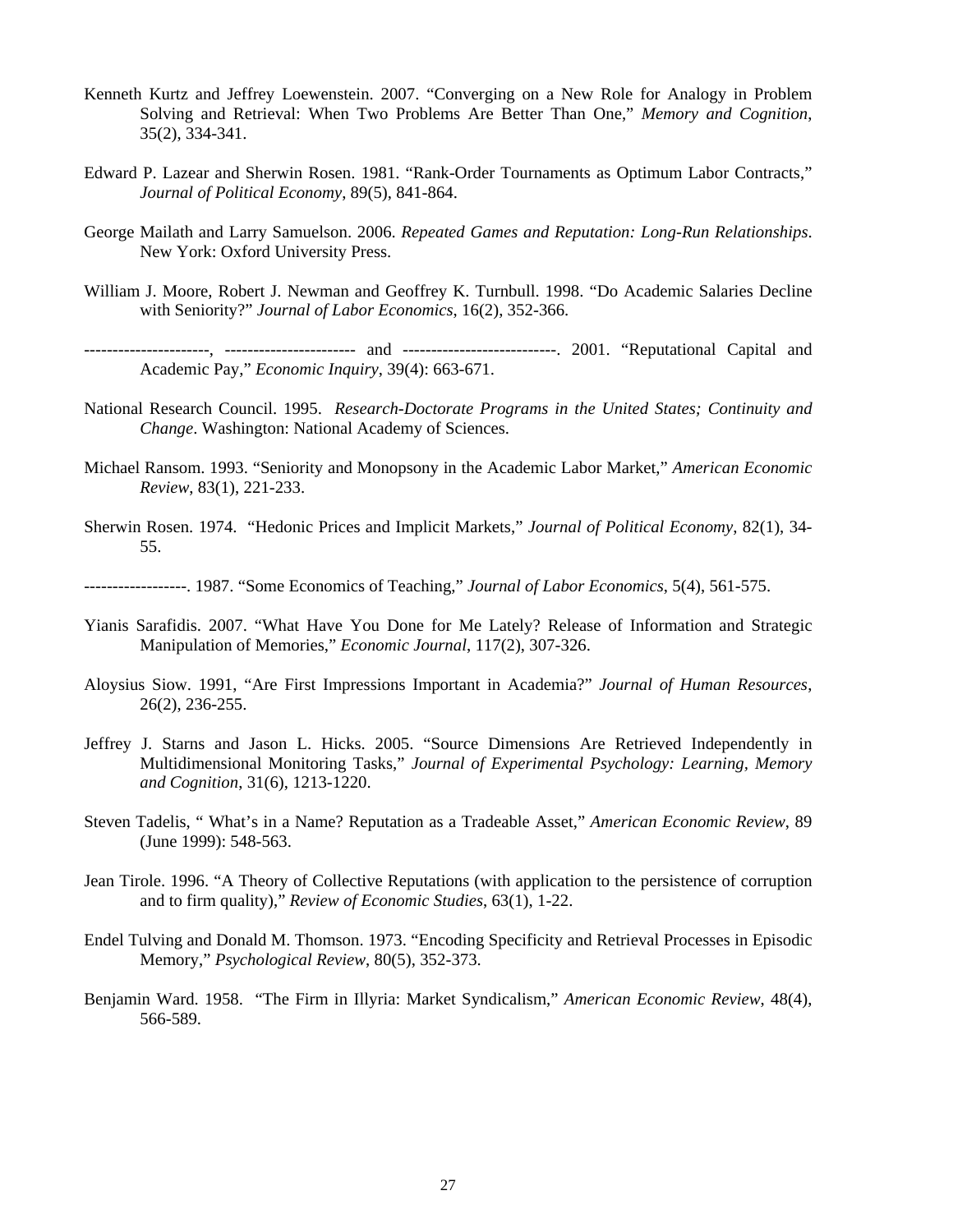# **Table 1. Means and Standard Deviations, Outcome Measures, Full Professors in Top-Rated Departments, 2007-08, N =1339 except where otherwise noted**

# **Outcome**

| Publication-Based Ranking (1 top, 200)<br>bottom)* | 62.92<br>(57.20) |
|----------------------------------------------------|------------------|
| USNWR Rating (5 highest)<br>$(N = 865)$            | 3.88<br>(0.78)   |
| NRC93 Faculty Rating (5 highest)<br>$(N = 1179)$   | 3.25<br>(1.02)   |
| Moved 1993-2007<br>$(N=913$ eligibles)             | 0.197            |
| <b>Honored</b>                                     | 0.031            |
| <i>Honored</i> (w/o Clark)                         | 0.025            |
| Fellow                                             | 0.207            |

\*From Kalaitzidakis *et al* (2003).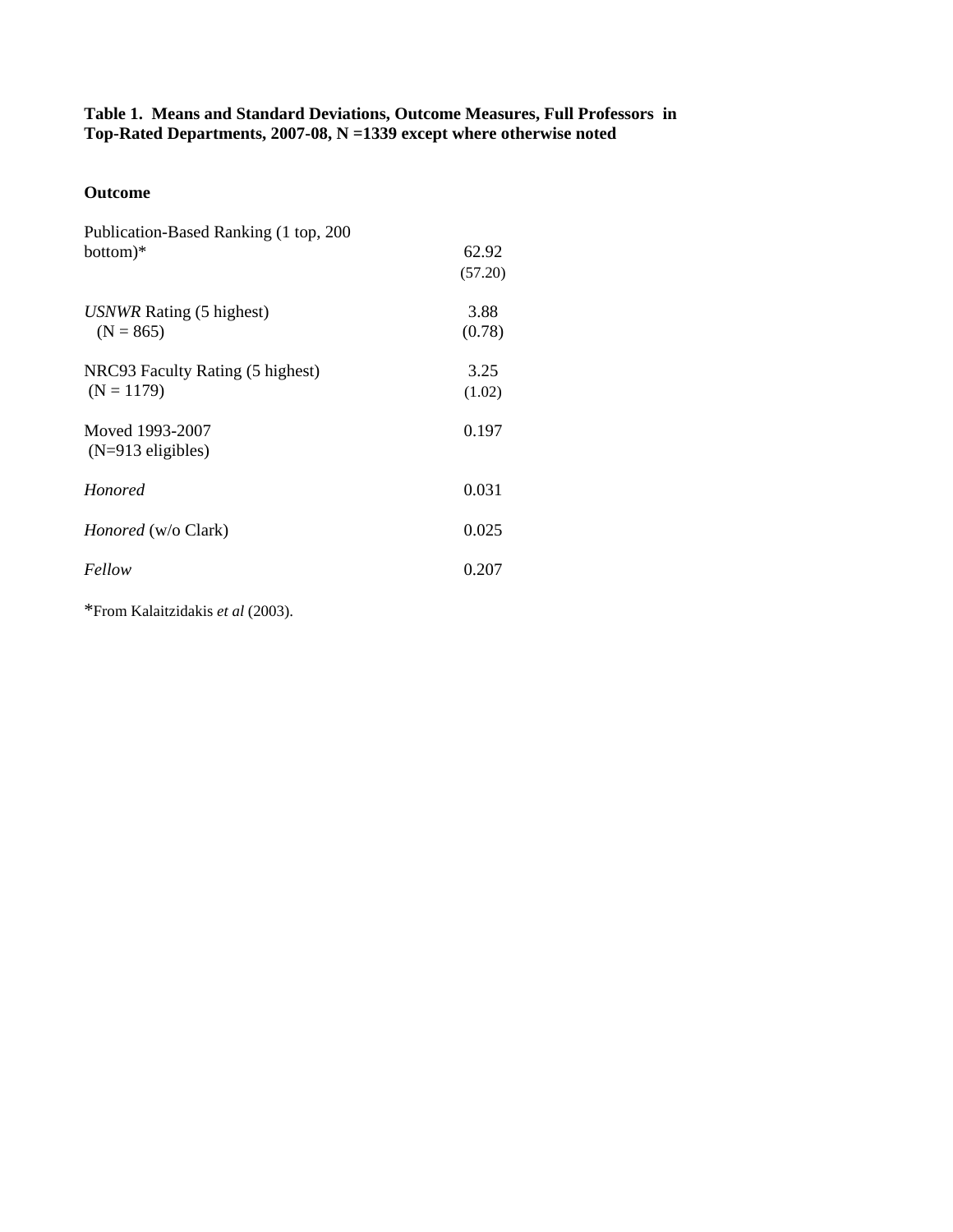#### **Table 2. Descriptive Statistics, Personal Measures, Full Professors in Top-Rated Departments, 2007-08, N=1339**

# **Input**

| ---pu                            |       |                  |                  |         | Percentile |     |      |                |
|----------------------------------|-------|------------------|------------------|---------|------------|-----|------|----------------|
| Citations:                       | Mean  | <b>Minimum</b>   | 5                | 25      | 50         | 75  | 95   | <b>Maximum</b> |
|                                  |       |                  |                  |         |            |     |      |                |
| $q_1$                            | 685   | $\boldsymbol{0}$ | 25               | 131     | 310        | 727 | 2575 | 14232          |
| $\mathbf{q}_{2n}$ :<br>1st Paper | 150   | $\boldsymbol{0}$ | $\mathbf{9}$     | 32      | 71         | 155 | 498  | 4580           |
| 2nd Paper                        | 82    | $\boldsymbol{0}$ | $\sqrt{5}$       | 21      | 44         | 91  | 260  | 2212           |
| 3rd Paper                        | 59    | $\boldsymbol{0}$ | $\mathfrak{Z}$   | 15      | 32         | 68  | 189  | 1059           |
| 4th Paper                        | 46    | $\boldsymbol{0}$ | $\sqrt{2}$       | $11\,$  | 25         | 53  | 150  | 879            |
| 5th Paper                        | 38    | $\boldsymbol{0}$ | $\,1$            | $\,8\,$ | 20         | 42  | 124  | 717            |
| Q                                | 31.76 | $\mathbf{1}$     | $\overline{7}$   | 14      | 24         | 39  | 79   | 283            |
| Female                           | 0.060 |                  |                  |         |            |     |      |                |
| English-<br>language             |       |                  |                  |         |            |     |      |                |
| education                        | 0.778 |                  |                  |         |            |     |      |                |
| Econometrician                   | 0.087 |                  |                  |         |            |     |      |                |
| No. of Full<br>Professors        | 19.45 | 3                | $\boldsymbol{7}$ | 13      | 17         | 24  | 39   | 39             |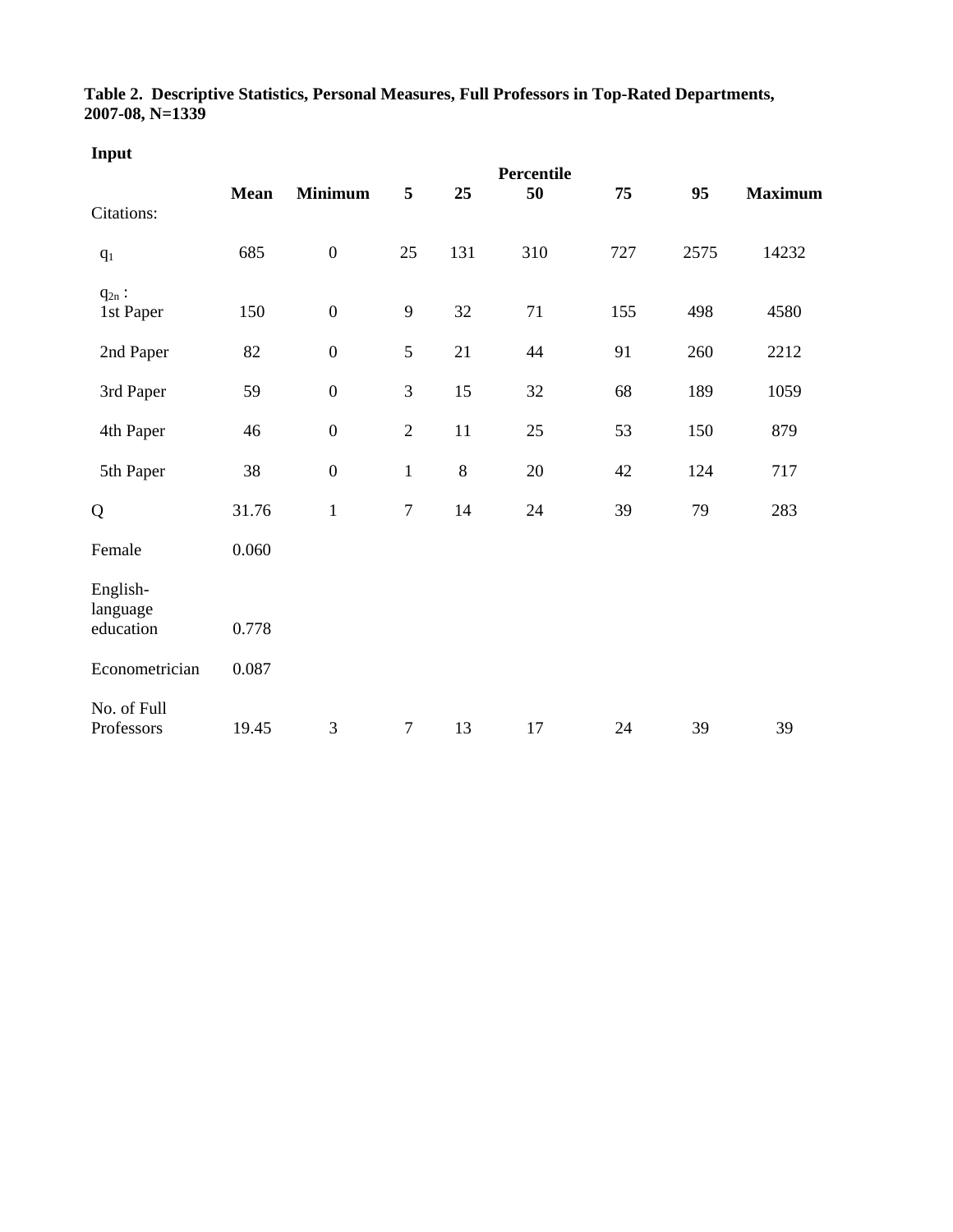# **Table 3. Determinants of Various Honors, Probit Derivatives, N=1339\***

|                                                       | (1)                 | (2)<br><b>Honored</b> | (3)                  | (4)                | (5)<br>Fellow       | (6)                 |
|-------------------------------------------------------|---------------------|-----------------------|----------------------|--------------------|---------------------|---------------------|
| Ind. Var.:                                            |                     |                       |                      |                    |                     |                     |
| Total Citations/1000                                  | 0.0043<br>(3.57)    | 0.0042<br>(2.46)      |                      | 0.296<br>(8.47)    | 0.351<br>(8.65)     |                     |
| (Total<br>Citations/ $1000$ <sup>2</sup>              |                     | $-0.00026$<br>(2.63)  |                      |                    | $-0.0196$<br>(6.47) |                     |
| Citations to Most-<br>Cited Paper/1000                | 0.0103<br>(2.14)    | 0.0099<br>(1.84)      |                      | 0.138<br>(1.08)    | 0.088<br>(0.64)     |                     |
| (Citations to Most-<br>Cited Paper/1000) <sup>2</sup> |                     | $-0.0015$<br>(1.37)   |                      |                    | $-0.0537$<br>(1.50) |                     |
| No. of Entries/1000                                   | 0.015<br>(0.37)     | 0.0387<br>(0.63)      |                      | $-1.861$<br>(2.70) | $-1.238$<br>(0.98)  |                     |
| (No. of Entries/1000) <sup>2</sup>                    |                     | $-0.0131$<br>(0.53)   |                      |                    | $-5.33$<br>(0.78)   |                     |
| <b>Total Citations</b><br>Rank/1000                   |                     |                       | 0.0034<br>(2.74)     |                    |                     | 0.585<br>(7.42)     |
| Citations to Most-<br><b>Cited Paper</b><br>Rank/1000 |                     |                       | 0.00061<br>(0.79)    |                    |                     | $-0.0323$<br>(0.54) |
| No. of Entries Rank<br>/1000                          |                     |                       | 0.00016<br>(0.30)    |                    |                     | $-0.124$<br>(3.17)  |
| <b>English Education</b>                              | 0.0028<br>(0.75)    | 0.0018<br>(1.03)      | 0.00002<br>(1.28)    | $-0.200$<br>(5.87) | $-0.193$<br>(5.97)  | $-0.156$<br>(6.03)  |
| Econometrician                                        | $-0.0071$<br>(2.20) | $-0.0029$<br>(2.19)   | $-0.00002$<br>(0.88) | 0.109<br>(2.38)    | 0.099<br>(2.33)     | 0.082<br>(2.73)     |
| Pseudo- $R^2$                                         | 0.482               | 0.542                 | 0.541                | 0.337              | 0.355               | 0.365               |

\*Absolute values of t-statistics in parentheses here and in Tables 4, 6 and 7, based on.robust standard errors. Also included in all the probits for *Honored* are rank in the alphabet and a quadratic in the year of first paper. The probits for *Fellow* add an indicator for female.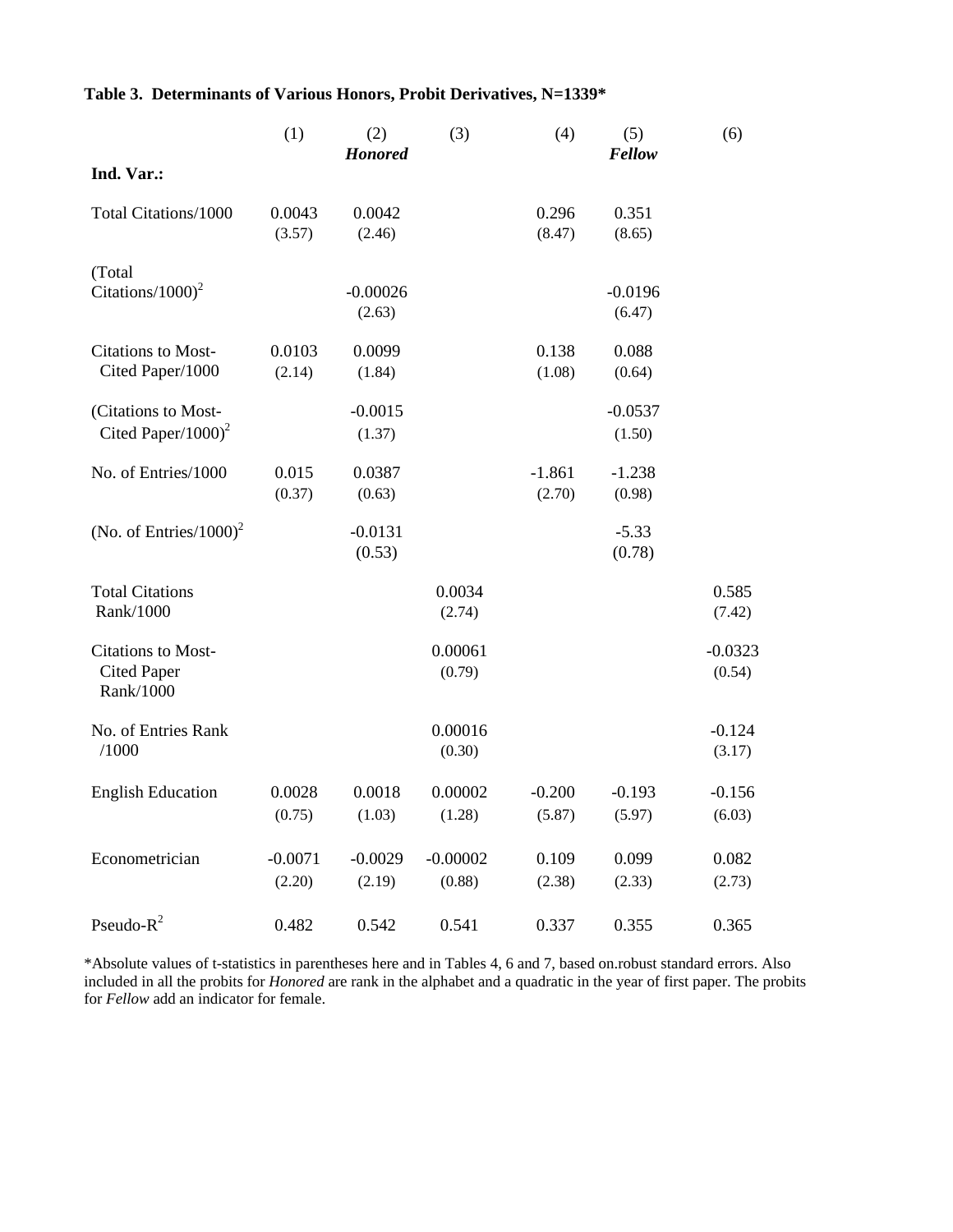# **Table 4. Determinants of Measures of Departmental Reputation\***

|                                                   |                    | <b>Publication-Based Ranking**</b> |                    |                     |                   | <b>USNWR</b>           | <b>Rating</b>       |                     |
|---------------------------------------------------|--------------------|------------------------------------|--------------------|---------------------|-------------------|------------------------|---------------------|---------------------|
| Ind. Var.:                                        | (1)                | (2)                                | (3)                | (4)                 | (5)               | (6)                    | (7)                 | (8)                 |
| Total Citations/100                               | 0.559<br>(1.91)    | 1.868<br>(2.51)                    |                    |                     | 0.0124<br>(2.59)  | 0.0391<br>(4.62)       |                     |                     |
| (Total Citations/100) <sup>2</sup>                |                    | $-0.0141$<br>(2.57)                |                    |                     |                   | $-0.00025$<br>(4.60)   |                     |                     |
| Citations to Most-<br>Cited Paper/100             | 0.946<br>(1.07)    | 1.773<br>(1.64)                    |                    |                     | 0.00034<br>(0.02) | $-0.0104$<br>(0.53)    |                     |                     |
| (Citations to Most-<br>Cited Paper/100) $^{2}$    |                    | $-0.0439$<br>(2.06)                |                    |                     |                   | $-0.00005$<br>(0.16)   |                     |                     |
| No. of Entries/100                                | $-5.153$<br>(0.78) | $-1.832$<br>(0.92)                 |                    |                     | 0.0164<br>(0.17)  | $-0.2339$<br>$(-1.30)$ |                     |                     |
| (No. of Entries/100) <sup>2</sup>                 |                    | 3.980<br>(0.49)                    |                    |                     |                   | $-0.0598$<br>(0.80)    |                     |                     |
| <b>Total Citations</b><br>Rank/100                |                    |                                    | 6.234<br>(4.36)    | 4.985<br>(3.34)     |                   |                        | 0.0921<br>(3.62)    | 0.0796<br>(2.39)    |
| <b>Citations to Most-</b><br>Cited Paper Rank/100 |                    |                                    | $-2.254$<br>(0.28) | $-4.912$<br>(0.64)  |                   |                        | $-0.0108$<br>(0.77) | $-0.0137$<br>(1.04) |
| <b>Citations to Second-</b>                       |                    |                                    |                    | 1.432               |                   |                        |                     | $-0.0147$           |
| <b>Most Cited Paper</b><br>Rank/100               |                    |                                    |                    | (1.23)              |                   |                        |                     | (0.69)              |
| No. of Entries Rank<br>/100                       |                    |                                    | $-2.653$<br>(3.08) | $-2.446$<br>(3.08)  |                   |                        | $-0.0223$<br>(1.99) | $-0.0202$<br>(1.75) |
| <b>English Education</b>                          | $-4.970$<br>(1.41) | $-7.383$<br>(1.98)                 | $-5.338$<br>(1.58) | $-5.253.$<br>(1.53) | 0.0566<br>(1.12)  | 0.0484<br>(0.97)       | 0.0516<br>(1.13)    | 0.0531<br>(1.15)    |
| No. of Full Professors                            | 2.916<br>(5.55)    | 2.787<br>(5.26)                    | 2.387<br>(4.75)    | 2.384<br>(4.74)     | 0.0604<br>(9.04)  | 0.0555<br>(8.64)       | 0.0552<br>(8.42)    | 0.0552<br>(8.42)    |
| $R^2$                                             | 0.331              | 0.359                              | 0.421              | 0.422               | 0.530             | 0.561                  | 0.577               | 0.577               |
| $N =$                                             |                    | 1188                               |                    |                     |                   | 858                    |                     |                     |

\*The samples are restricted to individuals in departments with 10 or more full professors. Also included are rank in the alphabet, indicators for female and econometrician, and a quadratic in year of first paper. \*\*From Kalaitzidakis *et al* (2003).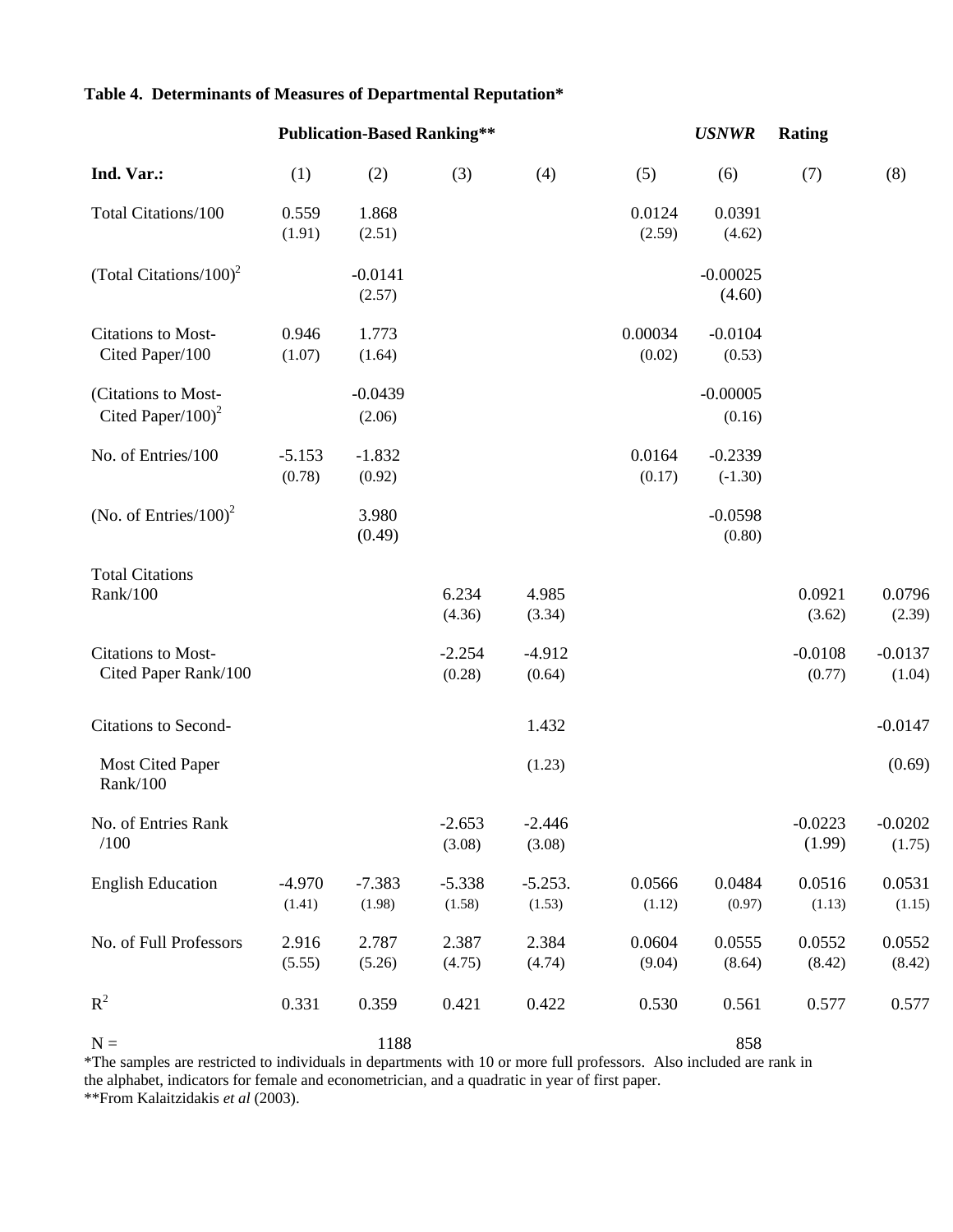# **Table 5. The Distribution of Movers and Newly Tenured**

| Category:                        | <b>Number of Faculty</b><br>and Statistics |
|----------------------------------|--------------------------------------------|
| Movers and Newly Tenured         | 308                                        |
| Movers                           | 181                                        |
| In Ranked Department before 2007 | 130                                        |
| Mean Change (Improvement)        | $-6.21$                                    |
| S.D. Change                      | (44.24)                                    |
| Improved                         | 60                                         |
| Minimum, Maximum                 | (1, 132)                                   |
| Worsened                         | 70                                         |
| Minimum, Maximum                 | $(-1, -142)$                               |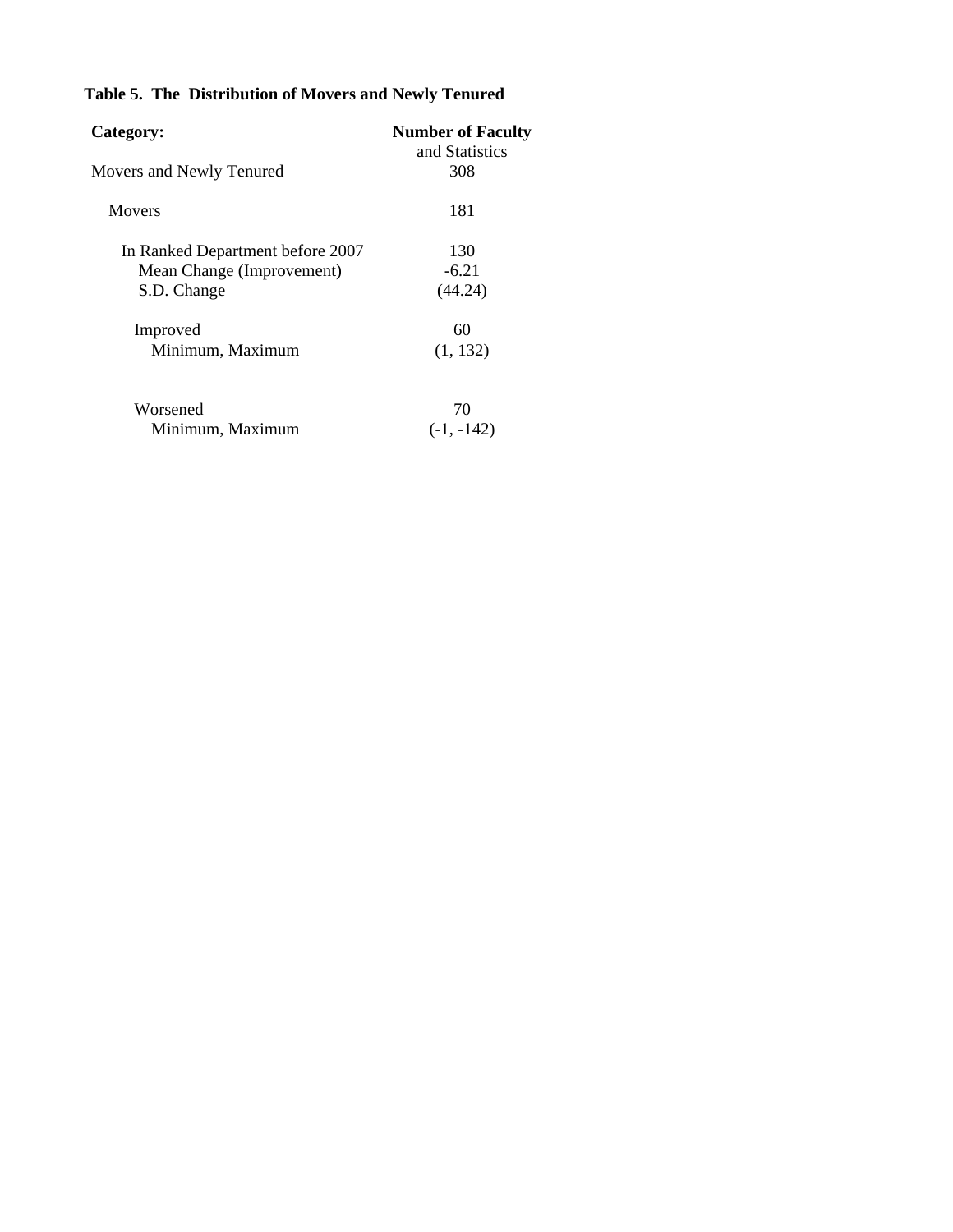# **Table 6. Determinants of NRC93 Faculty Rating, Movers and Newly Tenured, N = 308**

| Ind. Var.:                                            | (1)                 | (2)                 | (3)                 |
|-------------------------------------------------------|---------------------|---------------------|---------------------|
| Total Citations/1000                                  | 0.199<br>(1.82)     | 0.541<br>(3.37)     |                     |
| (Total Citations/100) <sup>2</sup>                    |                     | $-0.0220$<br>(2.42) |                     |
| <b>Citations to Most-</b><br>Cited Paper/1000         | $-0.0925$<br>(0.21) | 0.0294<br>(0.04)    |                     |
| (Citations to Most-<br>Cited Paper/1000) <sup>2</sup> |                     | $-0.737$<br>(1.77)  |                     |
| No. of Entries/100                                    | $-0.194$<br>(0.78)  | $-0.0673$<br>(0.14) |                     |
| (No. of Entries/100) <sup>2</sup>                     |                     | $-0.216$<br>(1.24)  |                     |
| <b>Total Citations</b><br>Rank/100                    |                     |                     | 0.167<br>(3.38)     |
| <b>Citations to Most-Cited</b><br>Paper Rank/100      |                     |                     | $-0.0429$<br>(1.40) |
| No. of Entries<br>Rank/100                            |                     |                     | $-0.0678$<br>(2.57) |
| <b>English Education</b>                              | 0.221<br>(2.42)     | 0.189<br>(2.24)     | 0.150<br>(1.86)     |
| $R^2$                                                 | 0.491               | 0.520               | 0.533               |

\*Also included here are rank in the alphabet, indicators for female and econometrician, a quadratic in year of first paper, and the number of full professors in the department.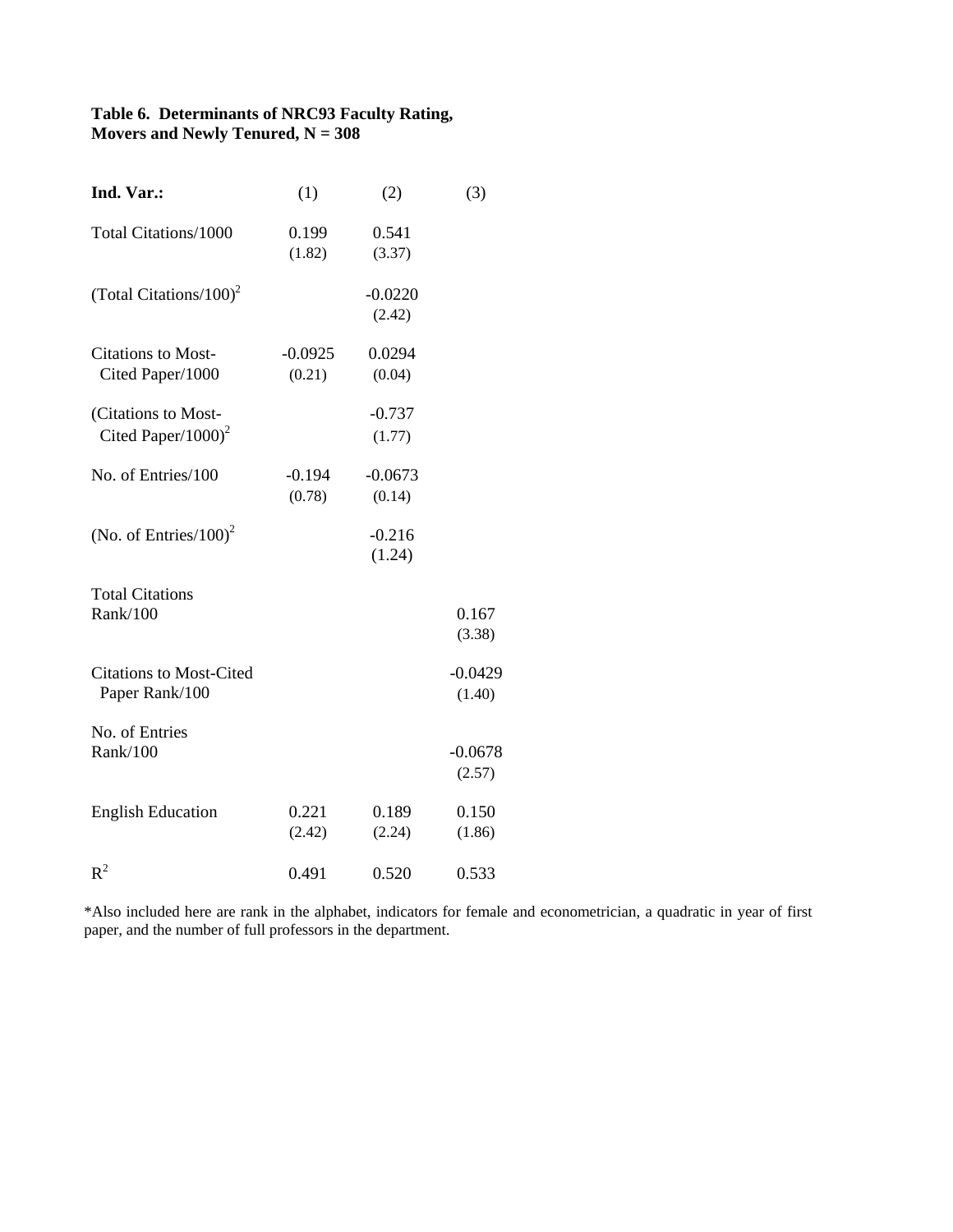## **Table 7. Determinants of the Probability of Moving Between 1993 and 2007, Probit Derivatives, N=913**

|                                                       | (1)                | (2)                 | (3)                 |
|-------------------------------------------------------|--------------------|---------------------|---------------------|
| Ind. Var.:                                            |                    |                     |                     |
| Total Citations/1000                                  | 0.0477<br>(2.15)   | 0.0785<br>(1.81)    |                     |
| (Total Citations/1000) <sup>2</sup>                   |                    | $-0.0038$<br>(1.13) |                     |
| <b>Citations to Most-</b><br>Cited Paper/1000         | $-0.139$<br>(1.66) | 0.150<br>(0.69)     |                     |
| (Citations to Most-<br>Cited Paper/1000) <sup>2</sup> |                    | $-0.217$<br>(1.95)  |                     |
| No. of Entries/100                                    | 0.236<br>(5.13)    | 0.452<br>(4.31)     |                     |
| (No. of Entries/100) <sup>2</sup>                     |                    | $-0.137$<br>(3.08)  |                     |
| <b>Total Citations</b><br>Rank/100                    |                    |                     | 0.0405<br>(3.19)    |
| <b>Citations to Most-</b><br>Cited Paper Rank/100     |                    |                     | $-0.0144$<br>(1.35) |
| No. of Entries Rank/100                               |                    |                     | 0.0088<br>(1.51)    |
| <b>English Education</b>                              | $-0.109$<br>(3.02) | $-0.090$<br>(2.56)  | $-0.102$<br>(2.65)  |
| Pseudo- $R^2$                                         | 0.129              | 0.166               | 0.173               |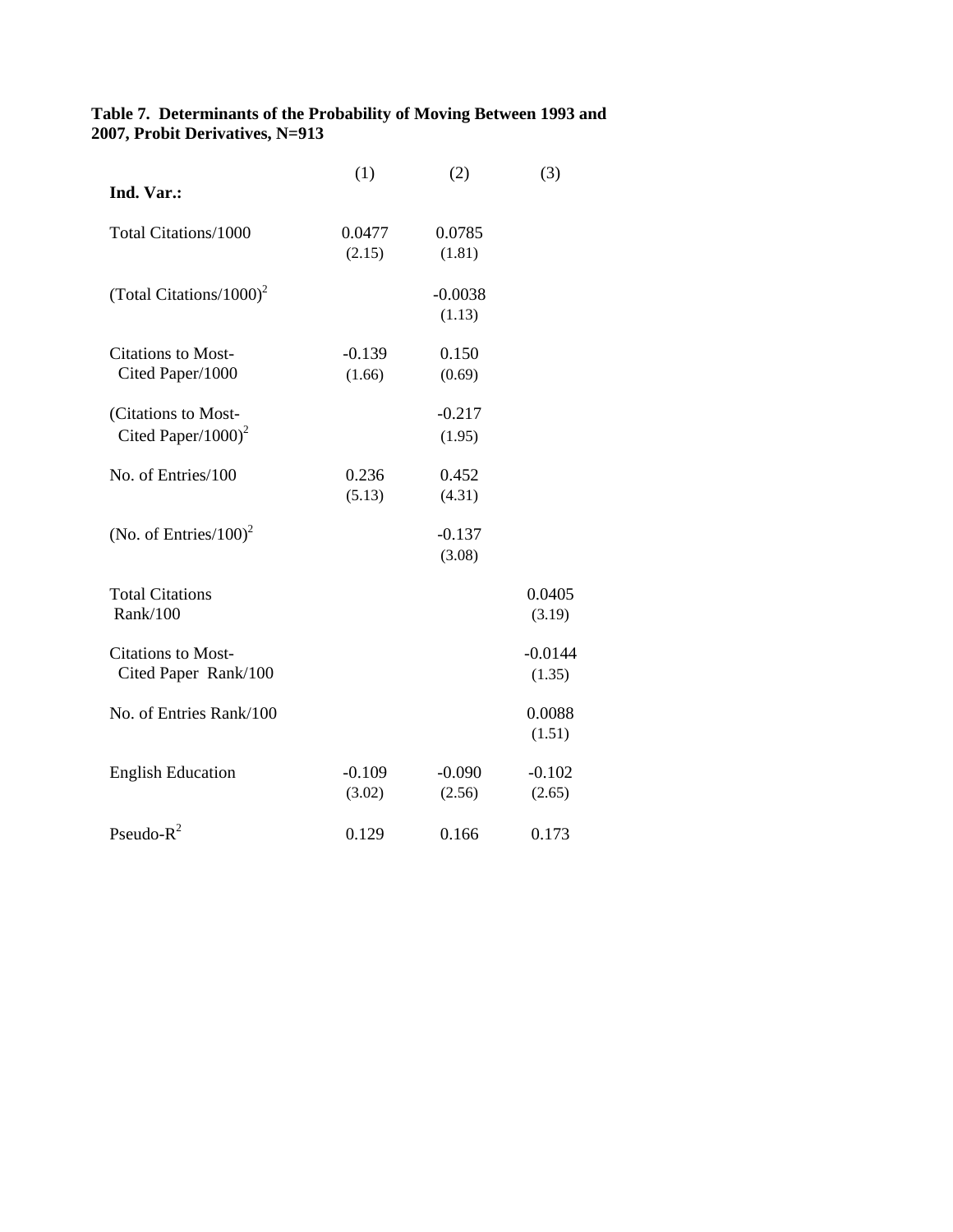## **Table 8. Determinants of Rankings Changes of Academic Movers, N=123\* (Dep. Var is Ordinal in Size of Improvement)**

|                         | Ordered<br>Probit | Probit         | Probit    |
|-------------------------|-------------------|----------------|-----------|
|                         | (1)               | (2)            | (3)       |
|                         | All               | <b>Improve</b> | Worsen    |
| Ind. Var.:              |                   |                |           |
| <b>Total Citations</b>  | 0.0930            | 0.0020         | $-0.0659$ |
| Rank/100                | (0.93)            | (0.05)         | (1.59)    |
| Citations to Most-      | $-0.1263$         | $-0.0403$      | 0.0473    |
| Cited Paper Rank/100    | (1.66)            | (1.41)         | (1.34)    |
| No. of Entries Rank/100 | 0.1029            | 0.0624         | $-0.0176$ |
|                         | (1.83)            | (2.51)         | (0.76)    |
| Pseudo- $R^2$           | 0.080             | 0.107          | 0.218     |

\*Also included here are rank in the alphabet, indicators for female and econometrician, number of full professors in the current department, and a quadratic in year of first paper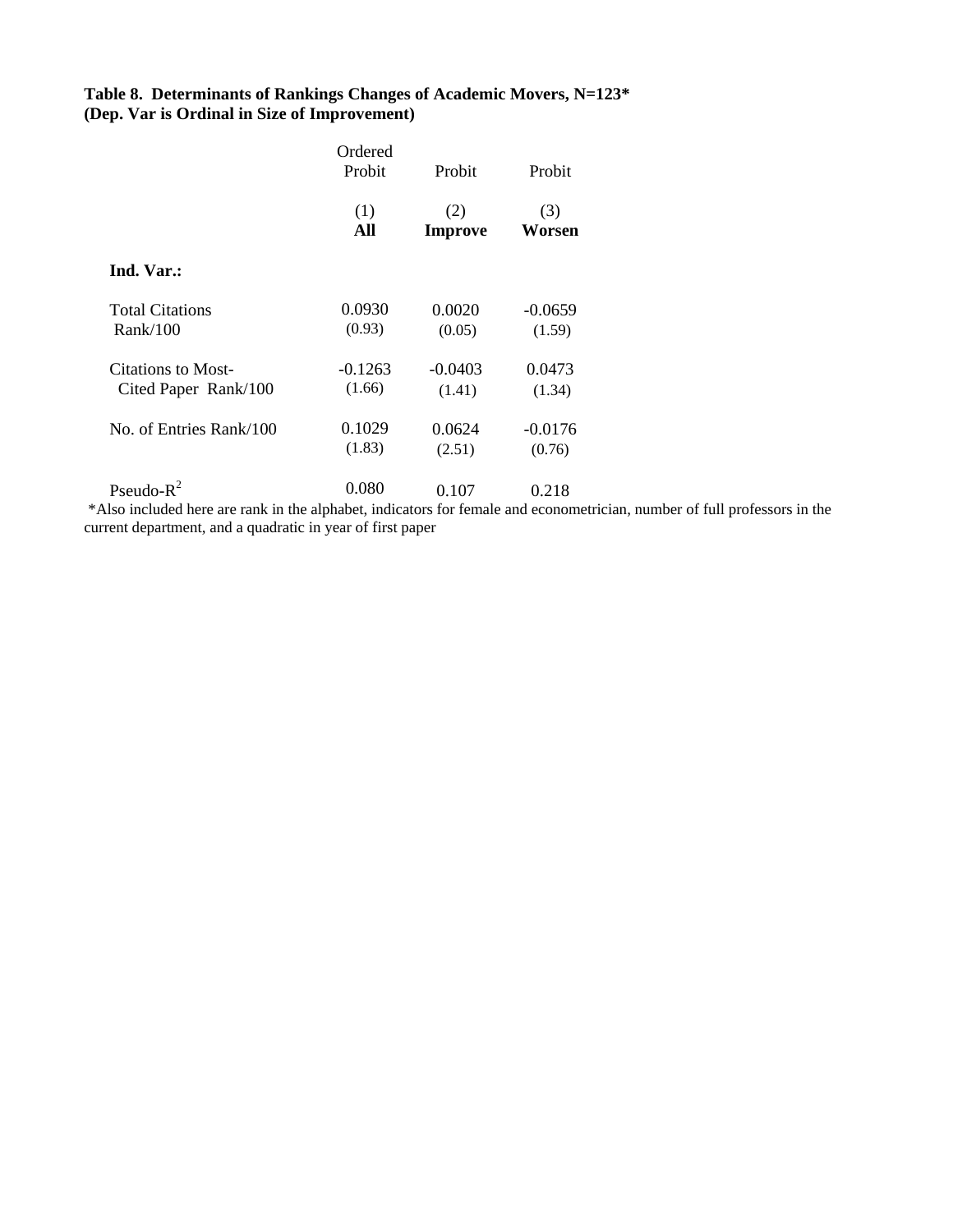# **Dependent Variable: Ln(Salary)** *Fellow* **Publication** *USNWR* **Ranking Rating** (1) (2) (3) (4) (5) (6) **Ind. Var.:**  Total Citations/100 0.0208 0.0338  $(6.37)$   $(5.90)$  $(Total Citations/100)<sup>2</sup>$  -0.00046  $(3.57)$ Citations to Most- $-0.0275 -0.0280$ Cited Paper/100 (3.80) (2.11) (Citations to Most- 0.00083 Cited Paper/100)<sup>2</sup> (2.14) No. of Entries/100 0.191 0.4178  $(3.74)$   $(4.32)$ (No. of Entries/100)<sup>2</sup>  $-0.1790$ (3.42) Total Citations Rank/100  $0.0428$   $0.0223$   $0.597$   $0.0665$ <br>(5.60)  $(3.33)$   $(3.55)$   $(2.98)$  $(5.60)$   $(3.33)$   $(3.55)$   $(2.98)$ Citations to Most-<br>  $-0.0127$   $0.0023$   $-0.429$   $-0.0162$ Cited Paper Rank/100 (2.09) (0.46) (0.35) (1.16) No. of Entries Rank/100 0.0081 -0.0050 -3.151 -0.0074  $(2.16)$   $(1.45)$   $(2.56)$   $(0.89)$ p-value on F-test of 42 School Fixed Effects <.001 <.001 <.001 <.001 Adj. R<sup>2</sup> (Pseudo- R<sup>2</sup> in Col. (4)) 0.495 0.524 0.534 0.326 0.387 0.398 N 564 564 564 564 564 362

# **Table 9. Determinants of Salary, ES Fellow and Departmental Rankings, 43 Public-University Economics Departments**

\*t-statistics based on robust standard errors in Columns (5) and (6). Also included in all equations here and in Table 10 are: Rank in the alphabet, indicators for female, English education and econometrician, and a quadratic in years since the first paper. Columns (5) and (6) also include the number of full professors.